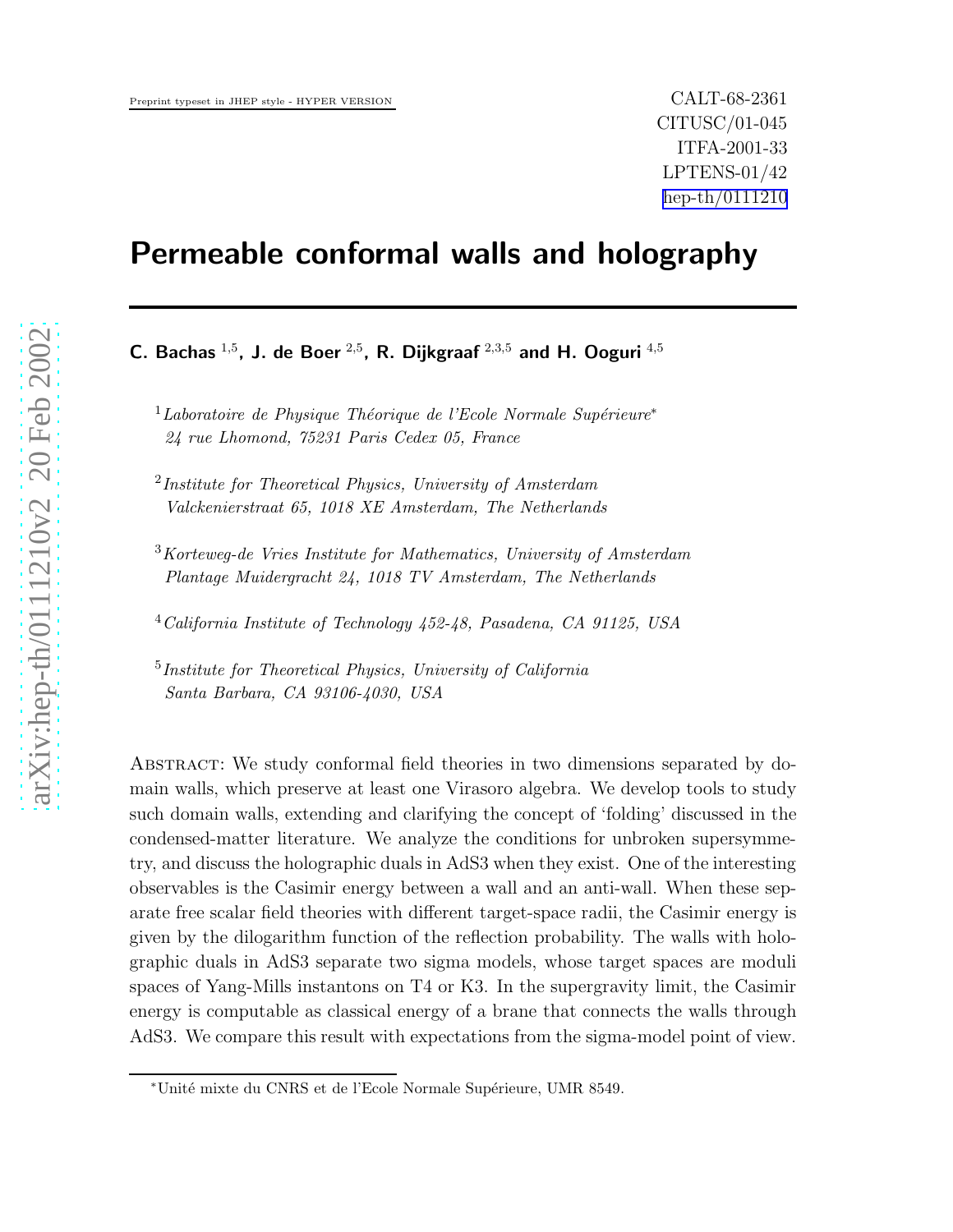# 1. Introduction

Starting with the pioneering work of Cardy[[1\]](#page-32-0), boundary conformal field theory (BCFT) has evolved into a rich subject of great physical interest. The subject is of obvious relevance to the study of critical phenomena in statistical mechanics. Furthermore, two-dimensional conformal boundary states have acquired new importance in recent years, as building blocks for the D(irichlet) branes of string theory [\[2](#page-32-0)]. The interplay between the algebraic approach of Conformal Field Theory, and the complementary geometric viewpoint of D-branes, has been the theme of many recent investigations (see e.g. [\[3, 4](#page-32-0)] and references therein).

The usual setting of BCFT is a space(time) ending on a boundary. In this setting all incident waves are reflected back,<sup>∗</sup> because there is nothing they can transmit to on the other side. One may, however, also consider a situation in which two (or more) non-trivial CFT's are glued together along a common interface. The interface can be permeable, meaning that incident waves are partly reflected and partly transmitted. Examples of such boundaries (mostly between identical CFT's) have been discussed in the condensed-matter literature, see for instance[[5, 6,](#page-32-0) [7, 8\]](#page-32-0). One of our purposes in this work will be to analyze such permeable interfaces in general, and from a rather different, more geometric perspective.

Our interest in these questions was motivated by an issue in holography. String theory in AdS3 has static solutions describing infinitely-long  $(p, q)$  strings, which stretch between two points on the AdS3 boundary [\[9\]](#page-32-0). In the dual spacetime CFT [[10](#page-32-0), [11](#page-33-0), [12](#page-33-0), [13](#page-33-0), [14](#page-33-0), [15](#page-33-0)] the endpoint of a  $(p, q)$  string is, as we will explain, an interface separating regions with different values of the central charge or different values of the moduli. Similar configurations have been also discussed in higher dimensions [[16](#page-33-0), [17](#page-33-0)]. The force exerted by the stretched string on its endpoints translates, in the dual interpretation, to the Casimir force between two (or more, if one considers string networks) permeable interfaces. In this paper we will calculate this Casimir force, both in the weak- and in the strong-coupling limits. The results we find are in some ways reminiscent of the heavy quark–antiquark potential in four-dimensional N=4 super Yang–Mills[[18](#page-33-0), [19](#page-33-0)].

From a technical point of view, an interface between two CFTs is described by a regular boundary state in the tensor-product theory.<sup>†</sup> This is intuitively obvious since one can 'fold' space along the interface, so that both CFTs live on the same side [[5](#page-32-0)]. Permeable walls, in particular, are simply boundary states of the tensor product, that cannot be expressed in terms of Ishibashi states of the factor theories. Their

<sup>∗</sup>The language is somewhat loose, because strictly-speaking a CFT has no asymptotic particle states. A more accurate phrasing, in two dimensions, is that the boundary state maps holomorphic into antiholomorphic fields, in a way that commutes with the action of the Virasoro algebra.

<sup>†</sup>More precisely, the tensor product of the theory on one side and of the 'conjugate' theory, with left-and right-movers interchanged, on the other side.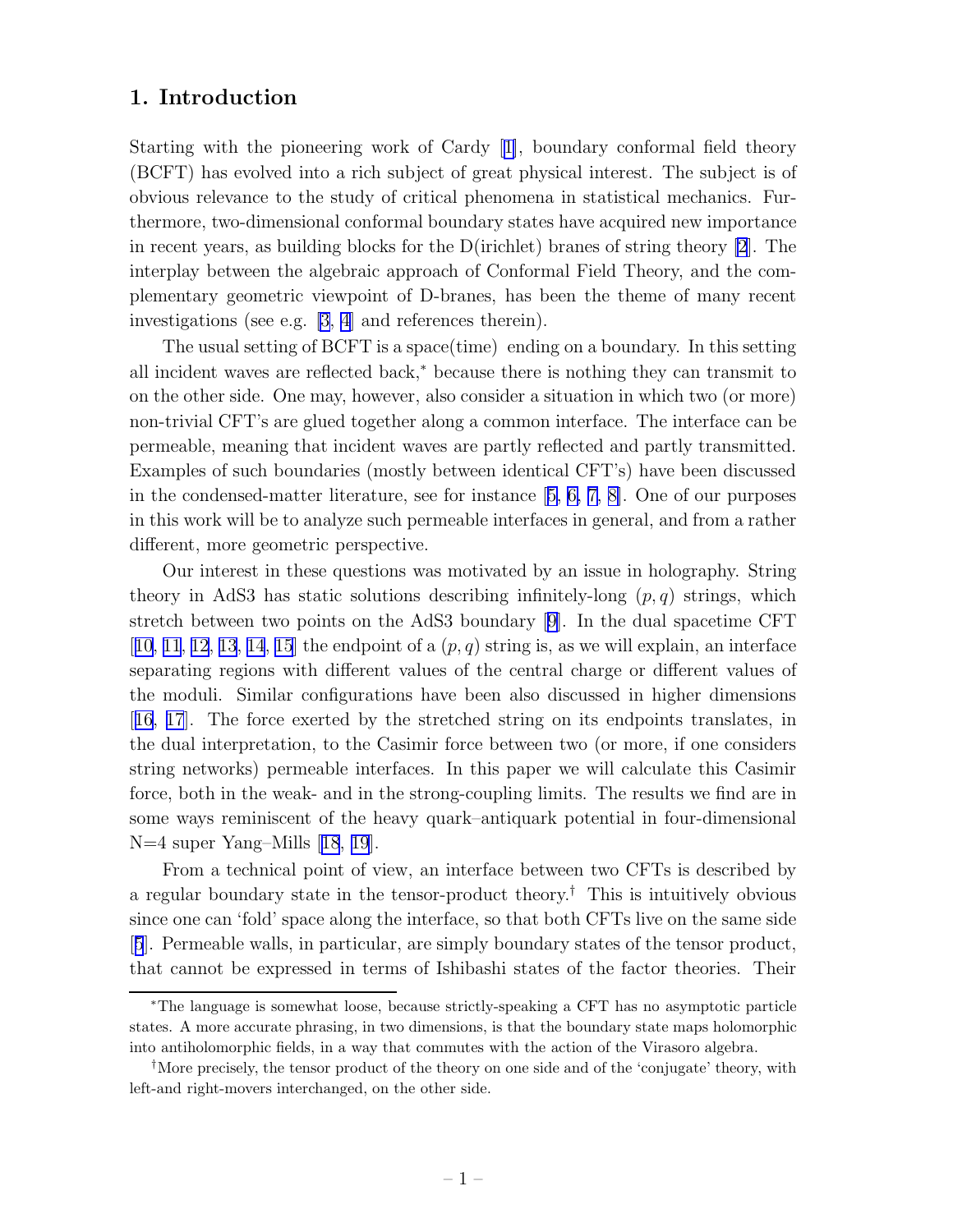<span id="page-2-0"></span>study does not, therefore, require drastically-new technology, but it leads to a host of novel questions and observables which are not usually considered in the standard BCFT setting. One example of such a new observable is the Casimir energy of a 'CFT bubble' which we calculate.

The plan of this paper is as follows. In section 2 we introduce the main ideas of 'conformal gluing' in the simplest context of a free scalar field theory, and explain how this is related to conventional conformal boundary states. We calculate the Casimir energy for two identical interfaces, separating regions with different targetcircle radii, and show that it is given by the dilogarithm function of the reflection probability. In section 3 we generalize these considerations in several directions. We show how superconformal invariance of the walls can be guaranteed by the continuity of appropriately-defined 'half' superfields, in a manifestly supersymmetric formalism. We also calculate the fermionic contribution to the Casimir energy, and then go on to discuss general properties of permeable interfaces and some more examples. In section 4 we turn our attention to interfaces of two-dimensional CFTs which admit holographic AdS3 duals. We calculate the classical energy of a  $(p, q)$  string as a function of its tension, Neveu–Schwarz-charge and of the separation of its two endpoints. We discuss the validity of this calculation, and interpret it as Casimir energy in the dual spacetime sigma model. We point out an intriguing analogy with operator algebras on instanton moduli spaces defined in the mathematics literature [[20](#page-33-0), [21](#page-33-0), [22\]](#page-33-0). We conclude, in section 5, with some comments on future directions.

# 2. Free scalar field

In this section we discuss conformal 'permeable' walls for a single free scalar field  $\phi$ . This is the simplest setting in which to illustrate the main ideas and calculation tricks, which we will then apply and extend to other contexts.

## 2.1 Gluing conditions

Consider a free massless scalar field in  $1+1$  dimensions,  $\phi(x, t)$ . We are interested in scale-invariant defects described by the 'gluing' conditions:

$$
\left(\begin{array}{c}\n\partial_x \phi \\
\partial_t \phi\n\end{array}\right)_{x=-0} = M \left(\begin{array}{c}\n\partial_x \phi \\
\partial_t \phi\n\end{array}\right)_{x=+0}
$$
\n(2.1)

where  $\pm 0$  denote points just to the left or right of the wall, which is located at  $x = 0$ , and M is a constant  $2 \times 2$  matrix. Energy conservation requires that<sup> $\ddagger$ </sup>

$$
T_{xt} = T_{++} - T_{--} = \partial_x \phi \, \partial_t \phi \tag{2.2}
$$

<sup>‡</sup>The light-cone coordinates are taken to be  $x^{\pm} = t \pm x$ , so that  $\partial_{\pm} = \frac{1}{2}(\partial_t \pm \partial_x)$ .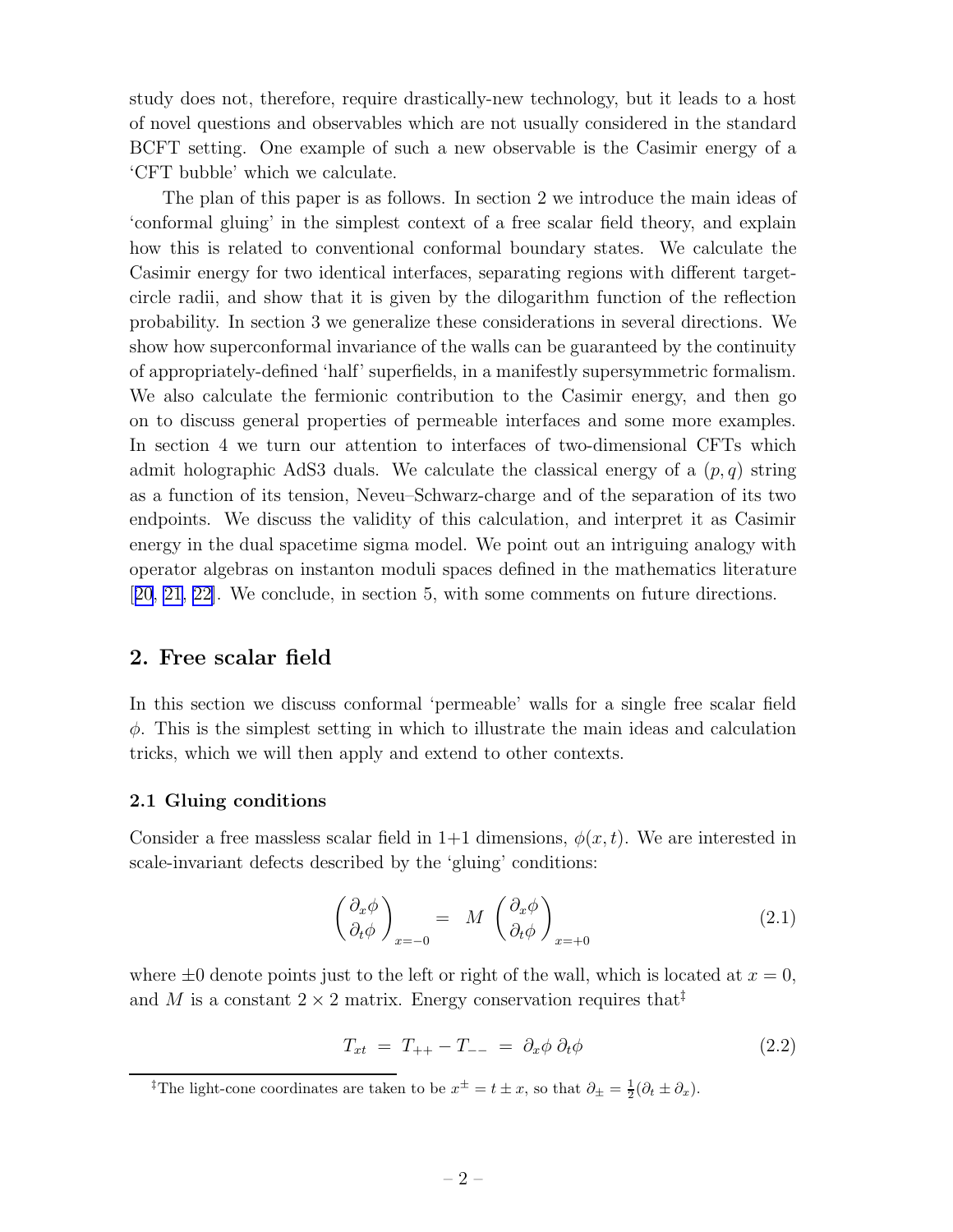be continuous across the defect. Alternatively, notice that the conformal transformations which leave invariant the  $x = 0$  worldline, are generated by the operators  $[f(x^+)T_{++} - f(x^-)T_{--}]$ . In the Wick-rotated theory, we can obtain the corresponding Ward identities by inserting a contour integral of these operators in correlation functions. Continuity of [\(2.2](#page-2-0)) ensures that one can deform the contour, so as to only pick contributions from field insertions. This is illustrated in figure 1.



**Figure 1:** Conformal Ward identities are obtained by inserting  $\oint_C [Tf(z)dz - \bar{T}f(\bar{z})d\bar{z}]$ in correlation functions. In deforming the contour from  $C_1$  to  $C_2$  we pick up contributions from the broken-line segments. These cancel out provided  $T - \bar{T}$  is continuous. The crosses in the figure stand for local field insertions.

The continuity of  $T_{xt}$  implies that M must be an element of  $O(1,1)$ . This group has four disconnected components,

$$
M = \pm \begin{pmatrix} \lambda & 0 \\ 0 & \lambda^{-1} \end{pmatrix} \quad \text{or} \quad M' = \pm \begin{pmatrix} 0 & \lambda^{-1} \\ \lambda & 0 \end{pmatrix}, \quad (2.3)
$$

with  $\lambda$  a real positive number. We will 'compactify' the group by allowing also the singular values 0 and  $\pm \infty$ , so that  $\lambda$  runs over the entire compactified real line. As a result, the four disconnected components merge into two, which can be parametrized as follows:

$$
M(\theta)
$$
 and  $M'(\theta)$ , with  $\theta \equiv \arctan \lambda \in [-\pi/2, \pi/2]$ .

We will see in the following subsections that this parametrization is natural.

The singular values of  $\lambda$  correspond to *perfectly reflecting* defects, for which the fields on either side don't communicate. Gluing derivatives with  $M(0)$ , for example, implies that  $\partial_t \phi(+0) = \partial_x \phi(-0) = 0$ . This is a standard Neumann condition for the field to the left of the wall, and a Dirichlet condition for the field on the right. Let us denote it by 'ND' (not to be confused with the mixed boundary conditions one often writes for the annulus). As can be, likewise, easily checked,  $M(\pm \pi/2)$ ,  $M'(0)$ and  $M'(\pm \pi/2)$  correspond, respectively, to DN, NN and DD boundary conditions.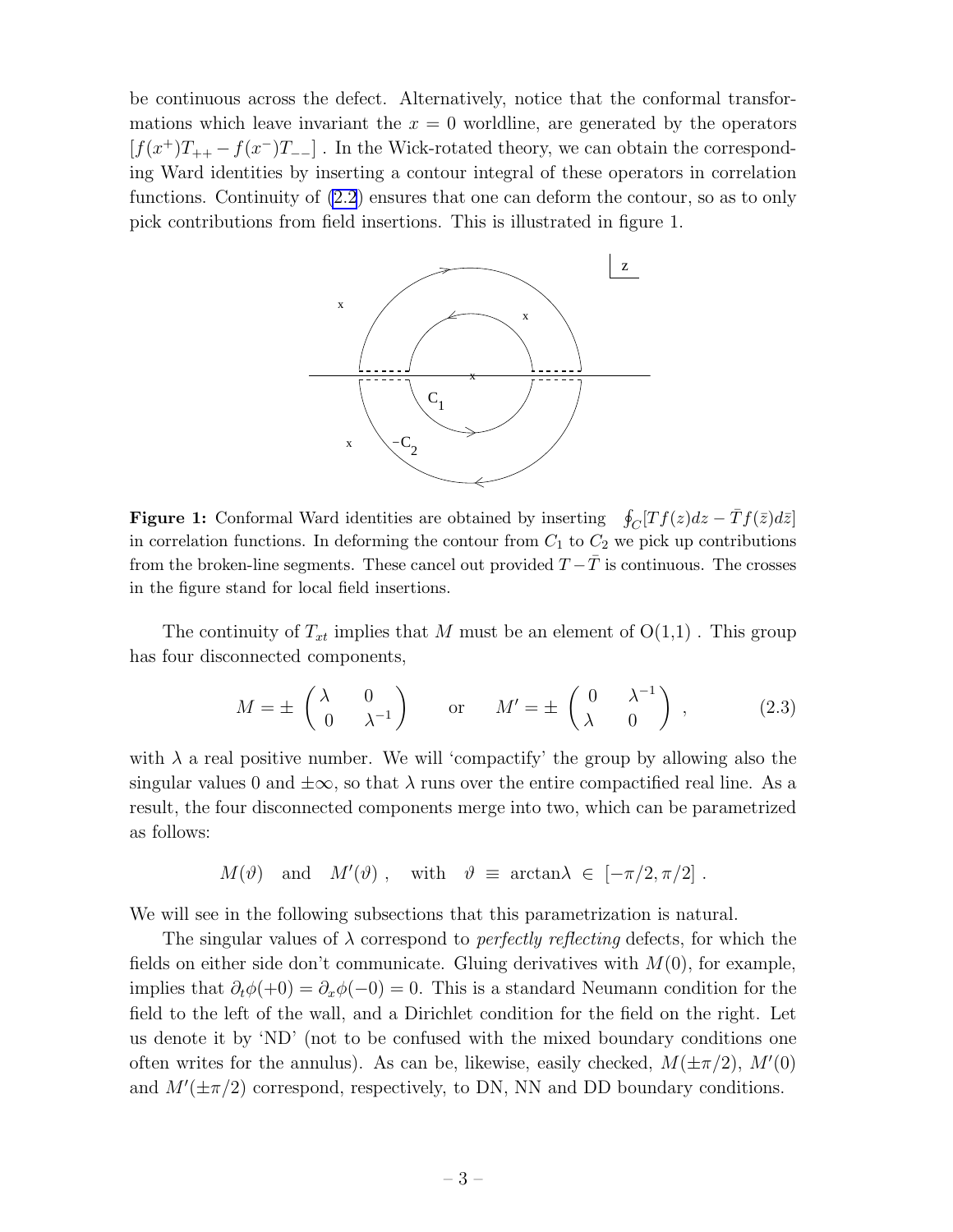

**Figure 2:** The moduli space of gluing matrices,  $M(\vartheta)$  on the left and  $M'(\vartheta)$  on the right, where  $\vartheta = \arctan \lambda \in [-\pi/2, \pi/2]$ . Perfectly-reflecting walls are labeled by the two boundary conditions, Dirichlet (D) or Neumann (N), on either side of the defect. Totallytransmitting defects are labeled by the periodicity properties of  $(\partial_-\phi, \partial_+\phi)$  when x is compactified on a circle.

At the opposite extreme of the spectrum one has the four *perfectly transmitting* cases, corresponding to the special values  $|\lambda| = 1$ . Clearly,  $M(\pi/4) = 1$  gives continuous derivatives – there is no defect in this special case. Gluing with  $M(-\pi/4)$ makes  $\phi$  jump to  $-\phi$ , but both left- and right-moving waves are still fully transmitted. The same is true for the two 'chiral defects'  $M'(\pm \pi/4)$ . For one of them left-moving waves are continuous across the wall, while right-moving waves pick a minus sign. For the other, the roles of left and right are reversed. If we were to let x be an angle coordinate, the four perfectly-transmitting walls would give rise to PP, AA, PA and AP boundary conditions for  $(\partial_-\phi, \partial_+\phi)$ .

The general defects interpolate between these standard cases. They are 'permeable', i.e. partially-reflecting and partially-transmitting. The two disconnected components of their moduli space are exhibited as two half-circles in figure 2. Sending  $\lambda \to 1/\lambda$  exchanges, as can be easily seen, x- and t-derivatives on both sides. This is, therefore, the action of a T-duality transformation on the 'permeable defects.

### 2.2 S-matrix and Casimir energy

The defects in the first connected component of  $O(1,1)$  have a simple realization as discontinuities in the radius of compactification of the scalar field. Indeed, let the field  $\tilde{\phi} \equiv \tilde{\phi} + 2\pi$  be continuous in the entire plane, but have a discontinuous action

$$
I = 2r_1^2 \int_{x<0} \partial_+ \tilde{\phi} \, \partial_- \tilde{\phi} + 2r_2^2 \int_{x>0} \partial_+ \tilde{\phi} \, \partial_- \tilde{\phi} . \tag{2.4}
$$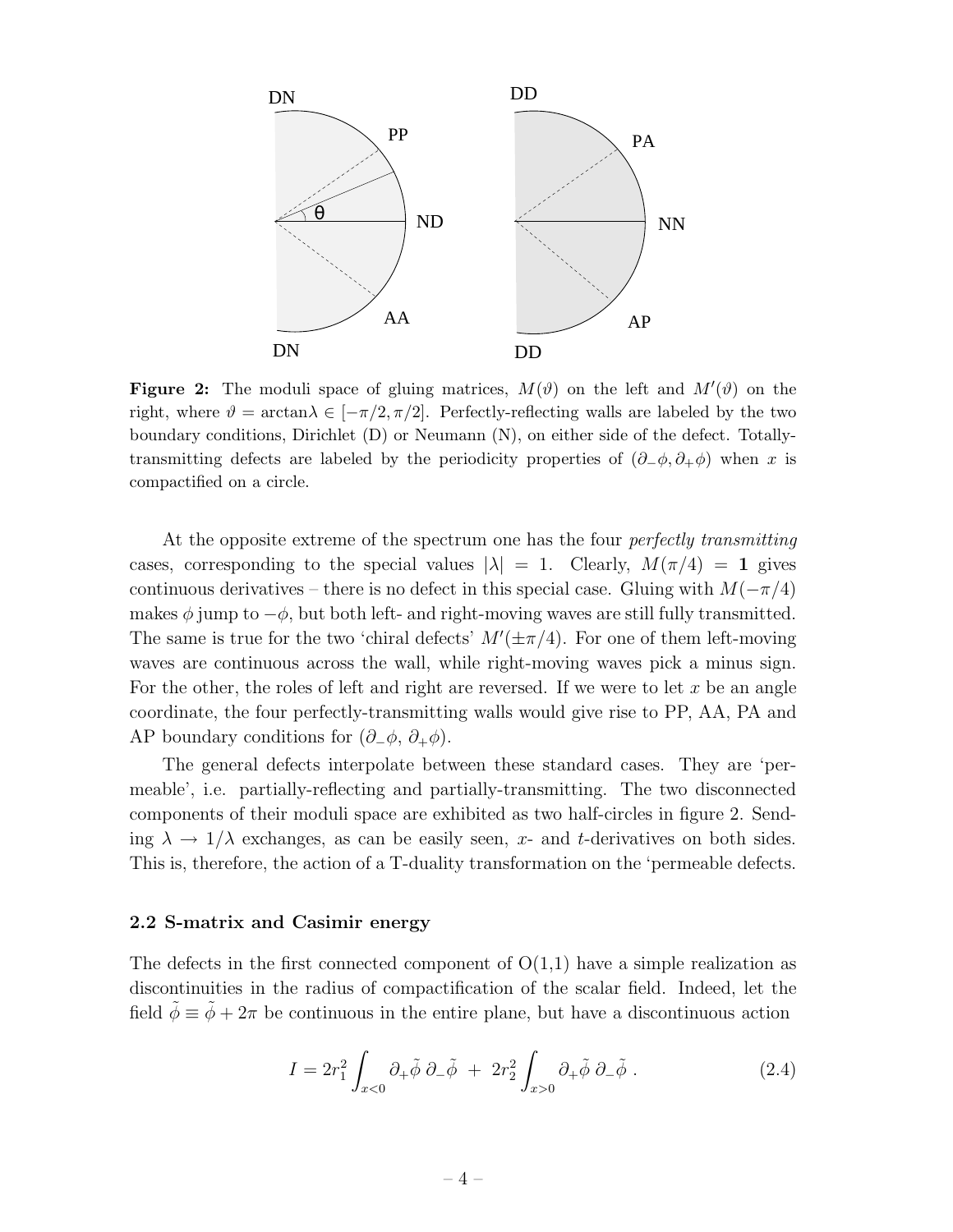<span id="page-5-0"></span>Varying I gives the boundary conditions at  $x = 0$ :

$$
r_1^2 \partial_x \tilde{\phi} \Big|_{-0} = r_2^2 \partial_x \tilde{\phi} \Big|_{+0} . \tag{2.5}
$$

Redefining the scalar field so as to normalize its energy-momentum tensor,

$$
\phi \equiv \begin{cases} r_1 \tilde{\phi} & x < 0 \\ r_2 \tilde{\phi} & x > 0 \end{cases}
$$

leads precisely to the discontinuity equation([2.1\)](#page-2-0), where the argument of the gluing matrix  $M(\vartheta)$  obeys

$$
\tan \vartheta = \lambda = \frac{r_2}{r_1} \tag{2.6}
$$

Thus, the parameter  $\lambda = \tan \theta$  is related to the multiplicative discontinuity of the compactification radius across the wall. We will see the geometric significance of this fact in the following subsection.



**Figure 3:** The incoming and outgoing waves can be related by the matrix  $S$ .

Another useful characterization of the defects is in terms of a 'scattering matrix', from which one can read directly the reflection and transmission coefficients. Let us, for ease of notation, call  $\phi^1$  the field to the left of the wall, and  $\phi^2$  the field to the right. Then  $\partial_-\phi^1$  and  $\partial_+\phi^2$  can be expanded in terms of 'incoming waves', while  $\partial_+\phi^1$  and  $\partial_-\phi^2$  can be expanded in terms of 'outgoing waves' (as illustrated in figure 3). Strictly-speaking one cannot define asymptotic states for a massless 2d field, but this will not be important for our discussion here.

With the help of some linear algebra, we can write the gluing conditions [\(2.1](#page-2-0)) in the equivalent form

$$
\begin{pmatrix} \partial_- \phi^1 \\ \partial_+ \phi^2 \end{pmatrix} = S \begin{pmatrix} \partial_+ \phi^1 \\ \partial_- \phi^2 \end{pmatrix} , \qquad (2.7)
$$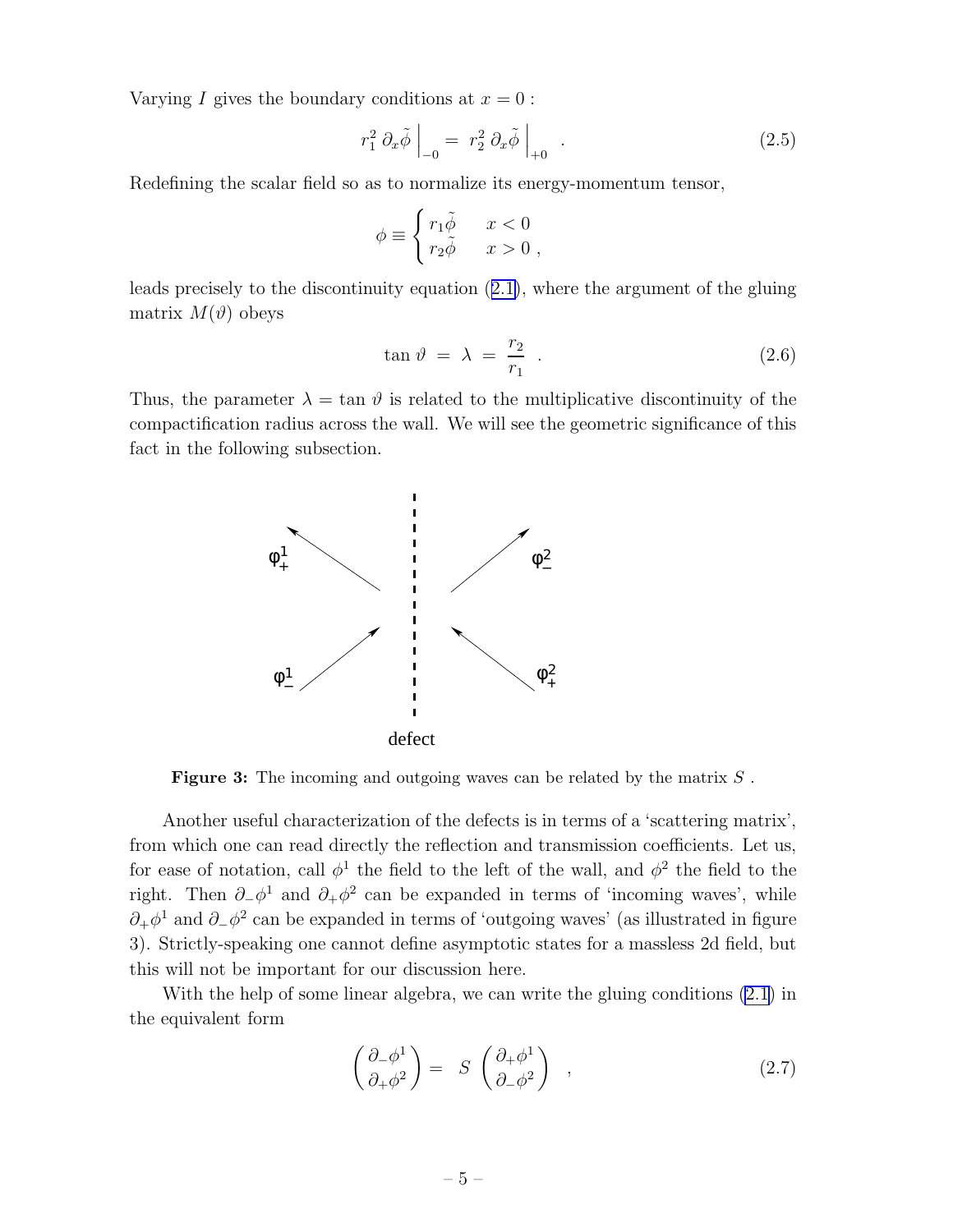<span id="page-6-0"></span>where

$$
S = \begin{pmatrix} -\cos 2\vartheta & \sin 2\vartheta \\ \sin 2\vartheta & \cos 2\vartheta \end{pmatrix} \text{ and } S' = \begin{pmatrix} \cos 2\vartheta & -\sin 2\vartheta \\ \sin 2\vartheta & \cos 2\vartheta \end{pmatrix}. \quad (2.8)
$$

The orthogonal matrices  $S$  and  $S'$  relate incoming to outgoing waves at the defect. They are independent of the wave-frequency, as required by conformal invariance. Furthermore, they are off-diagonal for  $\vartheta = \pm \pi/4$ , corresponding to a perfectlytransmitting defect, and diagonal for  $\vartheta$  a multiple of  $\pi/2$ , which corresponds to total reflection (see figure 2).

One simple observable, that can be expressed in terms of the scattering matrix, is the Casimir force between a defect and an anti-defect. Consider, to be specific, an interval inside which the radius of the scalar field jumps from  $r_1$  to  $r_2$ ,

$$
I = \left(2r_1^2 \int_{-\infty}^{-d} + 2r_2^2 \int_{-d}^{d} + 2r_1^2 \int_{d}^{\infty}\right) \partial_{-}\tilde{\phi} \partial_{+}\tilde{\phi} . \qquad (2.9)
$$

We assume that  $\tilde{\phi}$  is continuous in the entire plane. It follows from our previous discussion, that there is a defect  $M(\vartheta)$  located at  $x = -d$ , and an anti-defect with gluingmatrix  $M(\pi/2 - \vartheta)$  at  $x = d$ , where  $\vartheta$  is given by equation ([2.6\)](#page-5-0). The setup is illustrated in figure 4.



**Figure 4:** The region of rescaled radius  $(r_2 = \lambda r_1)$  bounded by a defect and an anti-defect. Time runs in the upward direction. The interfaces feel an attractive Casimir force.

In order to calculate the zero-point energy, we put the configuration in a larger box of size  $2L$  so as to discretize the allowed frequencies. The presence of the defects in the middle induces a d-dependent shift in these frequencies, thereby modifying the zero-point sum. Taking  $L \to \infty$  removes the dependence on the precise boundary conditions in the larger box, which can thus be chosen at will for convenience. What is left behind is a Casimir energy describing the interaction of the wall and antiwall.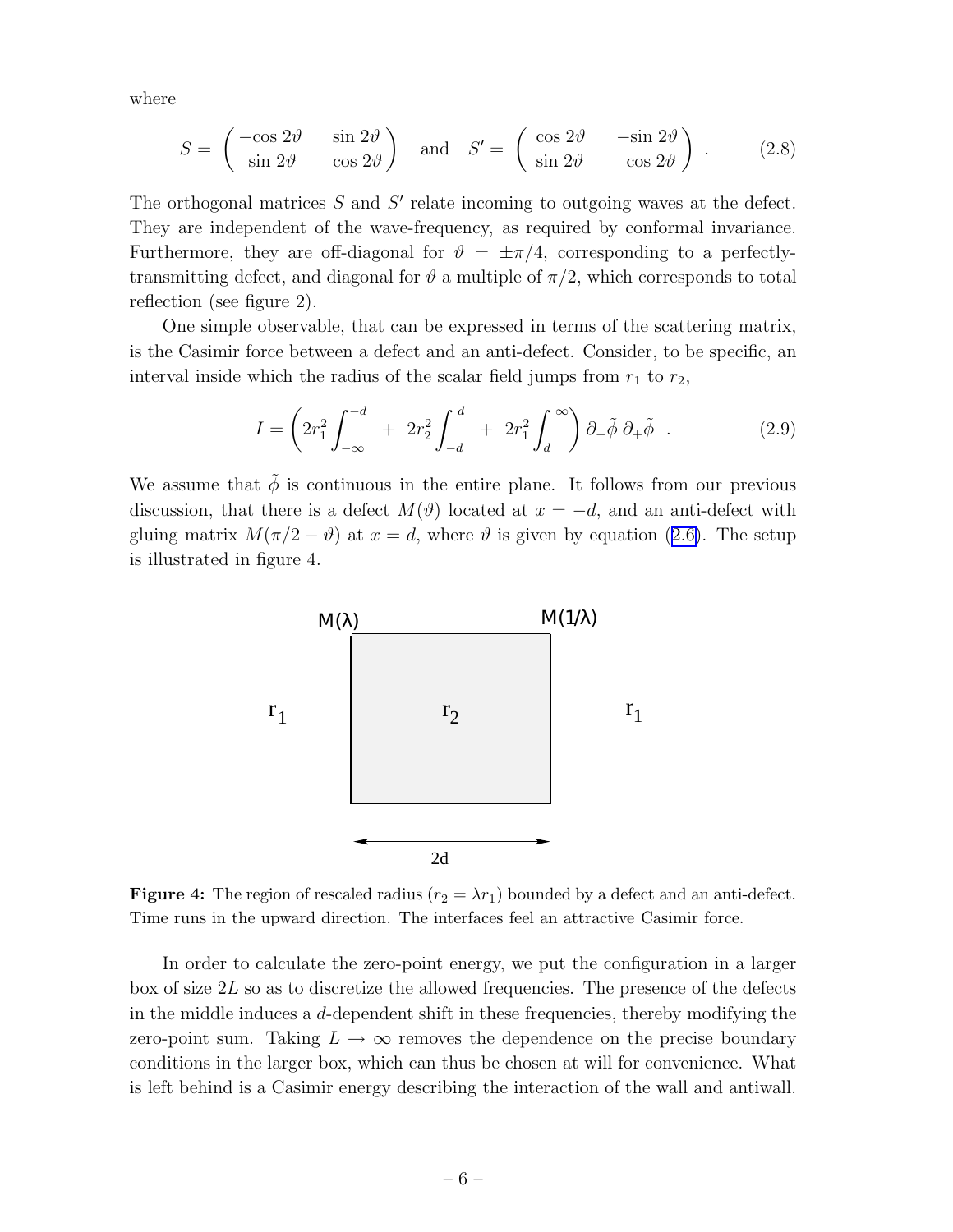<span id="page-7-0"></span>The calculation is rather subtle, because of the need to regularize the ultraviolet, and can be found in appendix A. The result is

$$
\mathcal{E} = -\frac{1}{8\pi d} \operatorname{Li}_2(\mathcal{R}^2) \quad , \tag{2.10}
$$

where  $\text{Li}_2(x) = \sum_{1}^{\infty} x^n/n^2$  is the dilogarithm function [\[23\]](#page-33-0), and R is the reflection amplitude,

$$
\mathcal{R} = \cos 2\theta = \frac{1 - \lambda^2}{1 + \lambda^2} \,. \tag{2.11}
$$

For weak reflection the energy vanishes (as it should) quadratically:

$$
\mathcal{E} \simeq -\frac{\mathcal{R}^2}{8\pi d} + o(\mathcal{R}^4) \ . \tag{2.12}
$$

Total reflection, on the other hand, corresponds to  $\mathcal{R} = \pm 1$ . Since  $\text{Li}_2(1) = \pi^2/6$ , one recovers the standard Casimir energy for a massless scalar field in a box in this special case.

## 2.3 Folding trick

The permeable defects of the previous sections can be described as regular D-branes, after 'folding' the plane along the defect line. This simple but powerful trick is wellknown in the condensed-matter literature, and has been used for instance in the study of fracture lines for the Ising model [\[5](#page-32-0)]. To be more precise, let us define a 'conjugate' field in the left-half plane by mirror reflecting the field on the right,

$$
\hat{\phi}^2(x,t) \equiv \phi^2(-x,t) \quad \text{for} \quad x \le 0. \tag{2.13}
$$

The gluing conditions [\(2.1](#page-2-0)) with gluing matrix  $M(\vartheta)$  read:

$$
\partial_t \left( \cos \vartheta \, \phi^1 - \sin \vartheta \, \hat{\phi}^2 \right) \Big|_0 = \left. \partial_x \left( \sin \vartheta \, \phi^1 + \cos \vartheta \, \hat{\phi}^2 \right) \right|_0 = 0 \,. \tag{2.14}
$$

These are the boundary conditions for a D1-brane stretching along the direction  $\vartheta$  in the  $(\phi^1, \hat{\phi}^2)$  plane. The parametrization of the defects in terms of an angle variable can now be recognized as most natural. Note that bosonic D-branes are unoriented, whichis why  $\vartheta$  runs only over half a circle. Note also that the relation ([2.6\)](#page-5-0) between  $\vartheta$  and the radii, in the case of periodically-identified fields, ensures that the D1-brane is compact. These facts are illustrated in figure 5.

To see the power of the folding trick, let us now rederive the Casimir energy of the previous subsection. We will need the conformal boundary state (see[[24, 25](#page-33-0)] for nice reviews) that describes the D1-brane (2.14) in the closed-string language,

$$
|\vartheta \gg \; = \; \mathcal{N} \; \prod_{n=1}^{\infty} \exp\left(\frac{1}{n} a_{-n}^{i} \tilde{a}_{-n}^{j} S_{ij}\right) \; |0; \varphi_{\perp}, w_{\parallel} > \; . \tag{2.15}
$$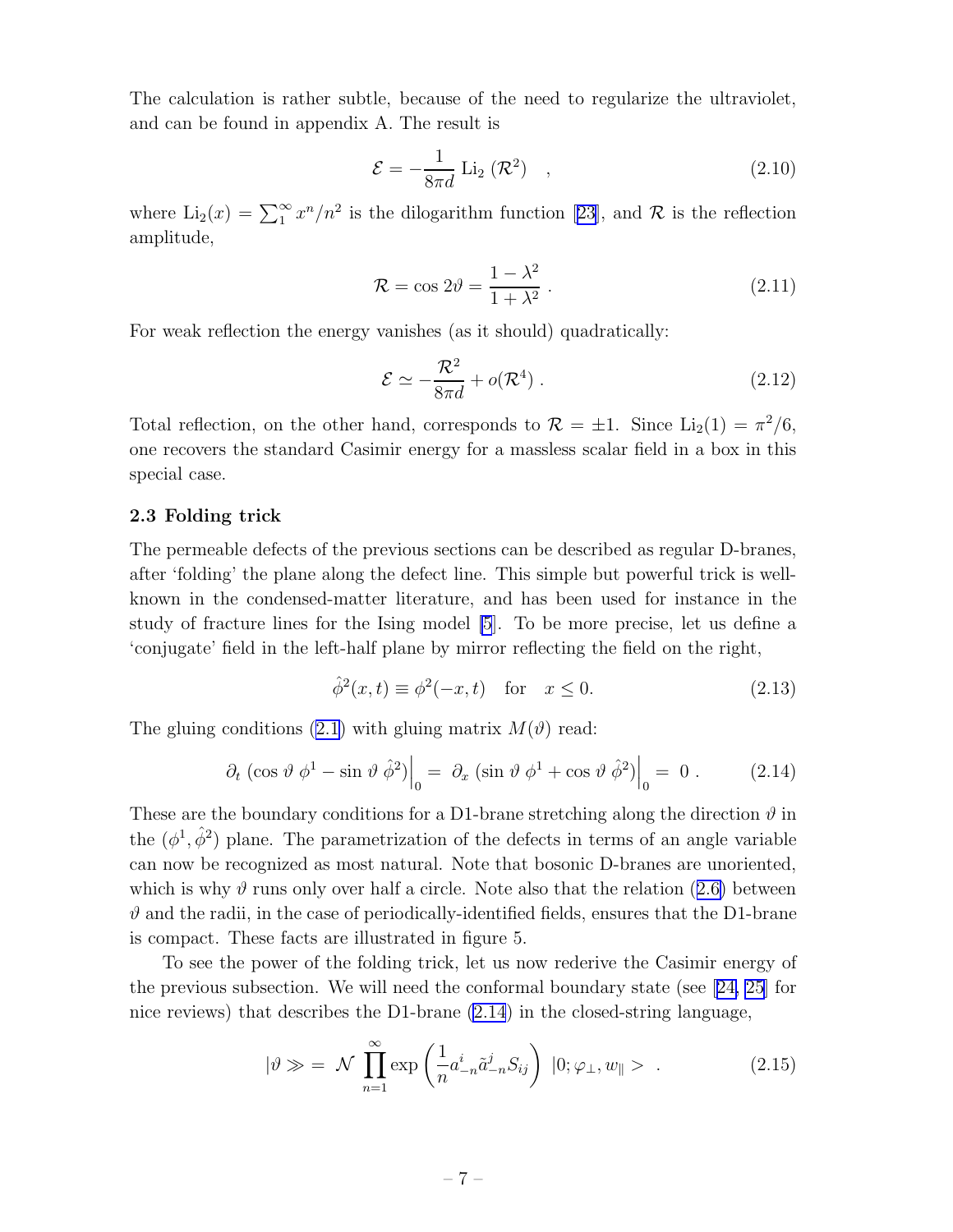<span id="page-8-0"></span>

Figure 5: Folding the plane along the defect line leads to a description of the permeable defects as regular D-branes in a two-dimensional target space.

Here  $a_n^{1,2}$  are the canonically-normalized left-moving oscillators for the fields  $\phi^1$  and  $\hat{\phi}^2$ , and  $\tilde{a}_n^{1,2}$  are the corresponding right-moving oscillators. Note that these are the oscillators in the closed-string channel, where the roles of space and time are interchanged.The matrix S is given by equation ([2.8\)](#page-6-0), and  $\mathcal N$  is a normalization factor. Finally,  $|0; \varphi_{\perp}, w_{\parallel} \rangle$  is the oscillator ground state, also characterized by the transverse position  $\varphi_1$  of the D1-brane, and by the Wilson line  $w_{\parallel}$  on its worldvolume. To simplify notation, we will suppress the dependence on these zero modes in what follows. Neither the normalization  $\mathcal N$  nor the zero modes will, in any case, contribute to the Casimir energy that interests us here. The reader can verify easily that

$$
(a_n^i - S_{ij} \tilde{a}_{-n}^j) | \vartheta \gg 0.
$$
 (2.16)

These are precisely the gluing conditions([3.11\)](#page-5-0), after 'folding' the plane along the defect line.

In order to calculate the Casimir energy, we first Wick rotate the coordinate t and compactify it on a circle of circumference  $2T$ . We also periodically identify  $x \equiv x + 2L$ . This differs from the Dirichlet conditions used in Appendix A, but the difference will go away in the limit of infinite  $L$ . The vacuum energy for the configuration of figure 4 can be written as follows in the closed-string channel:

$$
\mathcal{E} = \lim_{T \to \infty} -\frac{1}{2T} \log \ll \vartheta \, \, e^{-H^1 \, 2\pi (L - d)/T} \, \, e^{-H^2 \, 2\pi d/T} \, \, |\vartheta \gg , \tag{2.17}
$$

with  $H^1$  and  $H^2$  the free-field Hamiltonians of  $\phi^1$  and  $\hat{\phi}^2$ . The limit  $L \to \infty$  projects onto the ground state of  $\phi^1$ , so that only the  $\hat{\phi}^2$  oscillators should be kept in the expression [\(2.15](#page-7-0)) for the boundary state. The above matrix element thus becomes

$$
<0|\prod_{n=1}^{\infty}\exp\left(\frac{1}{n}a_n^2\tilde{a}_n^2\cos 2\vartheta\right)e^{-H^2 2\pi d/T}\prod_{n=1}^{\infty}\exp\left(\frac{1}{n}a_{-n}^2\tilde{a}_{-n}^2\cos 2\vartheta\right)|0>=
$$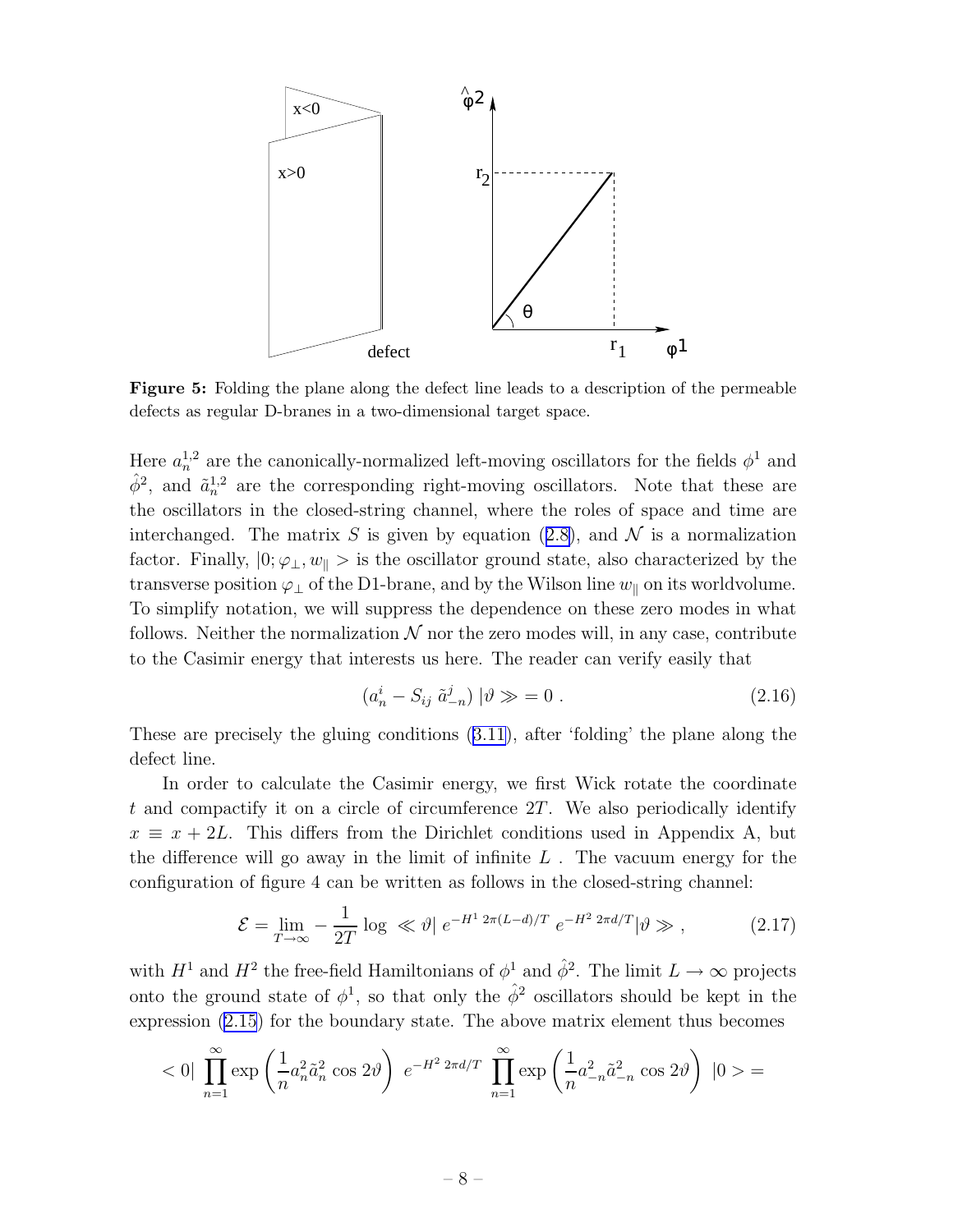$$
= \mathcal{N}^2 \prod_{n=1}^{\infty} \left( 1 - \cos^2 2\vartheta \ e^{-n \ 4\pi d/T} \right)^{-1} \ . \tag{2.18}
$$

Taking the logarithm converts the product into a sum, which in the limit  $T \to \infty$ reduces to a a continuous integral,

$$
\mathcal{E} = \frac{1}{8\pi d} \int_0^1 \frac{dz}{z} \log(1 - \cos^2 2\vartheta z) \,. \tag{2.19}
$$

Using, finally, the integral representation of the dilogarithm function [\[23\]](#page-33-0),

$$
\int_{O}^{w} \frac{dz}{z} \log(1 - z) = -\text{Li}_2(w) , \qquad (2.20)
$$

werecover precisely the result  $(2.10)$  $(2.10)$  of appendix A. The dilogarithm function has appeared before in the CFT literature [\[26\]](#page-33-0), but the present context is, in our opinion, particularly simple. The expression (2.18) for the matrix element has also appeared in the literature before, under the name 'quantum dilogarithm'[[27](#page-33-0), [28](#page-34-0)].

We can also evaluate [\(2.17\)](#page-8-0) for L finite. If we denote  $q_1 = \exp(-2\pi d/T)$  and  $q_2 = \exp(-2\pi(L - d)/T)$ , then the relevant matrix element reads :

$$
\mathcal{N}^2 \prod_{n=1}^{\infty} \left[ 1 - \left( q_1^{2n} + q_2^{2n} \right) \cos^2 2\vartheta - 2q_1^n q_2^n \sin^2 2\vartheta + q_1^{2n} q_2^{2n} \right]^{-1} \,. \tag{2.21}
$$

Sending  $q_2 \to 0$  gives back the expression (2.18) as expected. When  $d = L/2$ , on the other hand, the matrix element reduces to  $\mathcal{N}^2 \prod_{n=1}^{\infty} (1 - q^{2n})^{-1}$ , where  $q = q_1 = q_2$ . The Casimir energy is independent of  $\vartheta$  in this special case. This is consistent with the fact that the mass subtraction for a closed string (corresponding to  $\vartheta = \pi/4$ ) is twice the subtraction for an open string (which corresponds to  $\vartheta = 0$  or  $\pi/2$ ).

We conclude this section with a brief discussion of other gluing conditions, and in particular those corresponding to the matrices  $M'(\vartheta)$ . Let  $\pi^*\phi^1$  be the field T-dual to  $\phi^1$ , which obeys  $\partial_t^* \phi^1 = \partial_x \phi^1$  and  $\partial_x^* \phi^1 = \partial_t \phi^1$ . It follows from the relation

$$
M'(\vartheta) = \begin{pmatrix} 0 & 1 \\ 1 & 0 \end{pmatrix} M(\vartheta) , \qquad (2.22)
$$

that the M' gluing condition describes a D1-brane in the direction  $\vartheta$  on the  $(*\phi^1, \hat{\phi}^2)$ plane. The T-duality that takes us back to the  $(\phi^1, \hat{\phi}^2)$  plane, transforms this D1brane into a D2-brane with a non-vanishing worldvolume magnetic flux [\[29](#page-34-0)]. In the simplest case of a compact scalar and a diagonal D1-brane, as in figure 5, the Tdual configuration is characterized by one unit of magnetic flux. We should stress, however,that the relation ([2.6\)](#page-5-0) between the angle  $\vartheta$  and the radii is consistent, but by no means unique. It was derived from the hypothesis that the field  $\tilde{\phi}$  of section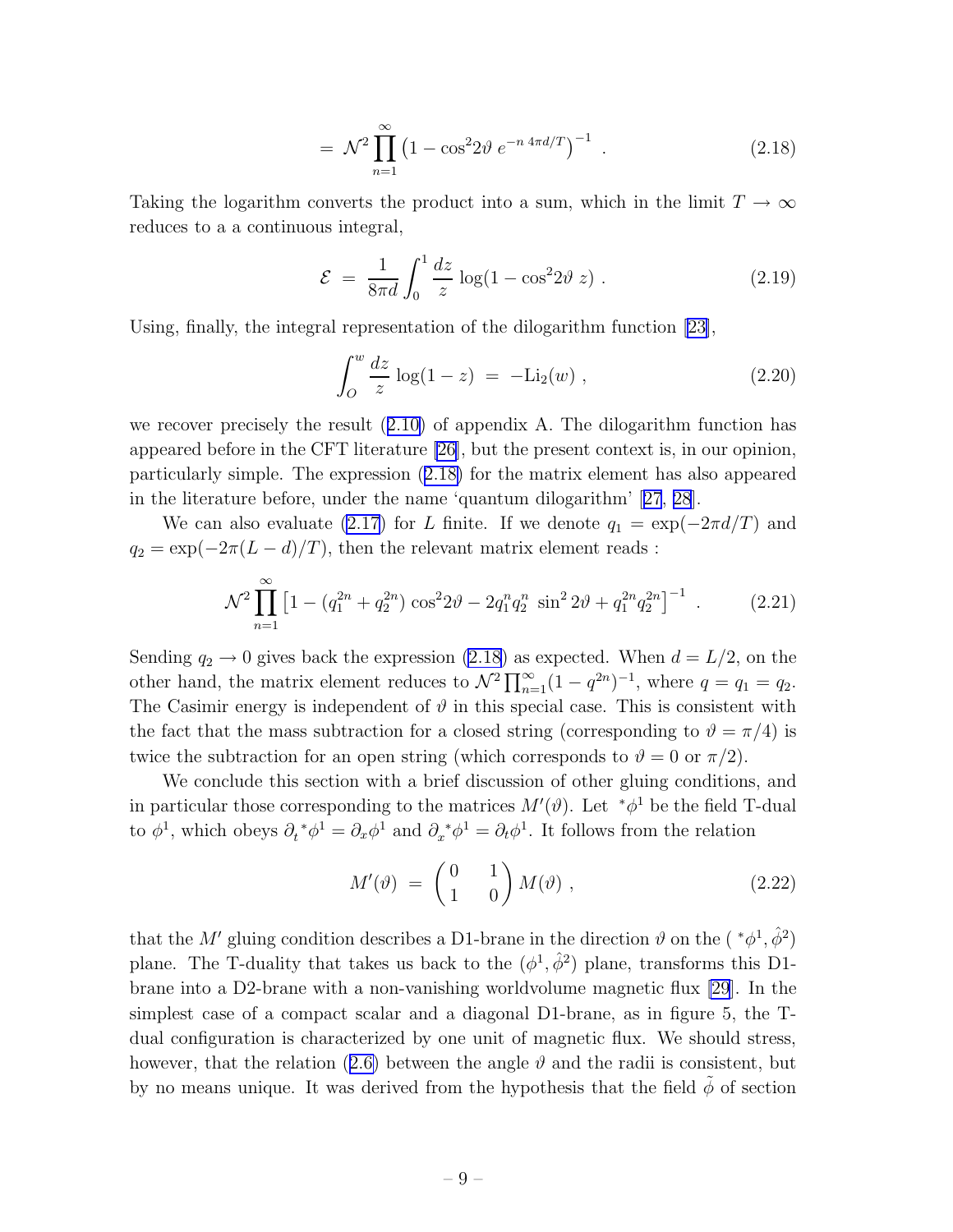<span id="page-10-0"></span>2.2 should be continuous across the wall. A more general consistent hypothesis is that  $\phi(-0) = n\dot{\phi}(+0)$ , leading to the relation

$$
\tan \vartheta = \lambda = \frac{r_2}{nr_1} \tag{2.23}
$$

This corresponds (after folding) to a D1-brane that winds n times around dimension 1, but only a single time around dimension 2. The T-dual configuration is a D2 brane carrying n units of magnetic flux. As will become in fact clear in the following section, any consistent D-brane configuration on the two-torus can be 'unfolded' to a conformally-invariant interface of the one-scalar theory.

# 3. Supersymmetry and generalizations

The analysis of the previous section can be extended in several directions. One may consider abstract gluings of conformal theories, mutliple interfaces or junctions, Calabi–Yau sigma models, or orbifold theories. Another important question concerns the supersymmetry properties of the walls. In this section we will elaborate on some of these various issues.

# 3.1 Fermions and supersymmetry

The  $N = (1, 1)$  supersymmetric extension of the free-scalar model has a pair  $(\psi_+, \psi_-)$ of Weyl-Majorana fermions, which are the superpartners of the field  $\phi$ . Conformal invariance requires continuity of  $(T_{++} - T_{--})$  for the fermions. Supersymmetry, on the other hand, further requires that

$$
(G_{+} + \eta G_{-})\Big|_{-0} = \pm (G_{+} \pm \eta G_{-})\Big|_{+0}, \qquad (3.1)
$$

where  $G_{\pm}$  are the left and right supercurrents, and  $\eta = \pm 1$ . For a single wall, the three sign ambiguities in this condition can be absorbed in redefinitions of the fermion fields. The signs involving only the fields on the same side of the wall are basically irrelevant (except possibly if  $x$  is compactified) and we will henceforth take them to be positive. The third sign,  $\eta$ , on the other hand, involves fields on both sides of the wall, and will therefore be important when two or more interfaces are present. As we will see,  $\eta$  distinguishes an interface from an anti-interface.

In order to make the supersymmetry manifest, we will show how these boundary conditions arise directly in superspace. Consider the general  $N = (1, 1)$  supersymmetric sigma model with action

$$
I = \int dx \, dt \, d^2\theta \, [G_{IJ}(\Phi) + B_{IJ}(\Phi)] \, D_+\Phi^I D_-\Phi^J \,, \tag{3.2}
$$

where

$$
D_{\pm} = \frac{\partial}{\partial \theta^{\pm}} + \theta^{\pm} \left( \frac{\partial}{\partial t} \pm \frac{\partial}{\partial x} \right). \tag{3.3}
$$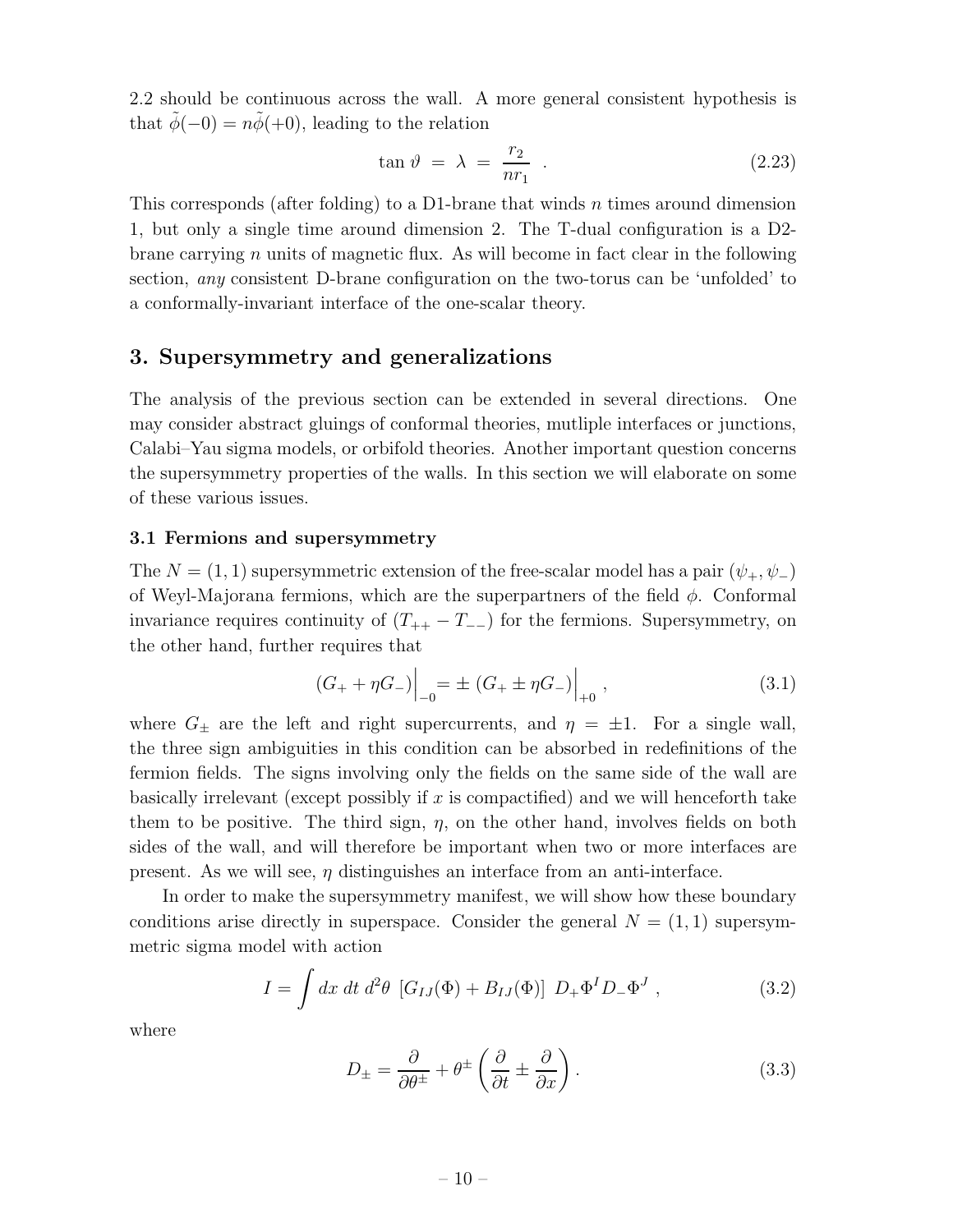<span id="page-11-0"></span>If this sigma model is the CFT on the left of the domain wall, we need to find the variation of the action, and match it to the corresponding variation on the right side of the wall. We assume here, as we did until now, that the domain wall does not support any independent degrees of freedom.

The variation of the action([3.2\)](#page-10-0) yields the following boundary term:

$$
\delta I = -\int dt \left[ \frac{1}{2} \Sigma_J \, \delta (D_+ \Phi^J + D_- \Phi^J) + \frac{1}{2} (D_+ + D_-) \Phi^J \delta \Sigma_J \right. \\ - \delta \Phi^J (D_+ + D_-) \Sigma_J \right]_{x = -0, \, \theta = 0} , \tag{3.4}
$$

where

$$
\Sigma_J = [G_{JK} + B_{JK}] D_+ \Phi^K - [G_{JK} + B_{JK}] D_- \Phi^K .
$$
 (3.5)

In deriving equation (3.4) we used the equation of motion for the auxiliary field, which is the top component of the superfield  $\Phi$ . In addition, we have dropped the variation of a pure boundary term,  $-\delta I_b$ , with

$$
I_b = \frac{1}{2} \int dt \ B_{IJ}(\Phi) \left( D_+ \Phi^I D_+ \Phi^J + D_- \Phi^I D_- \Phi^J \right). \tag{3.6}
$$

This is of course absent for  $B_{IJ} = 0$ , and in particular if there is only one superfield. More generally, we should have included this boundary term in the action [\(3.2](#page-10-0)) in order to arrive at the above variation.

The form of the variation (3.4) suggests that we introduce two 'half' superfields [[30](#page-34-0)] as follows: §

$$
\tilde{\Phi}^{J}(x,t,\theta) = \Phi^{J} \Big|_{\theta^{+}=\theta^{-}=\theta} \quad \text{and} \quad \tilde{\Sigma}_{J}(x,t,\theta) = \Sigma_{J} \Big|_{\theta^{+}=\theta^{-}=\theta} . \quad (3.7)
$$

For example, in flat space and for zero  $B_{IJ}$  we find:

$$
\tilde{\Phi}^J = \phi^J + \theta \left( \psi_+^J + \psi_-^J \right) \quad \text{and} \quad \tilde{\Sigma}_J = (\psi_+^J - \psi_-^J) + 2\theta \partial_x \phi^J \,. \tag{3.8}
$$

One can now verify easily that, if these half superfields are continuous across the wall, then the variations (3.4) of the left and right CFTs will precisely cancel out each other. In addition, a manifest  $N = 1$  supersymmetry will be preserved, since everything can be expressed in terms of half superfields. The superderivate in this half superspace is defined as:

$$
D \equiv D_+ + D_- = \partial_{\theta} + 2\theta \partial_t , \qquad (3.9)
$$

<sup>§</sup>See also [\[31\]](#page-34-0) for a recent detailed analysis of supersymmetry-preserving boundary conditions in general  $N = (1, 1)$  sigma-models.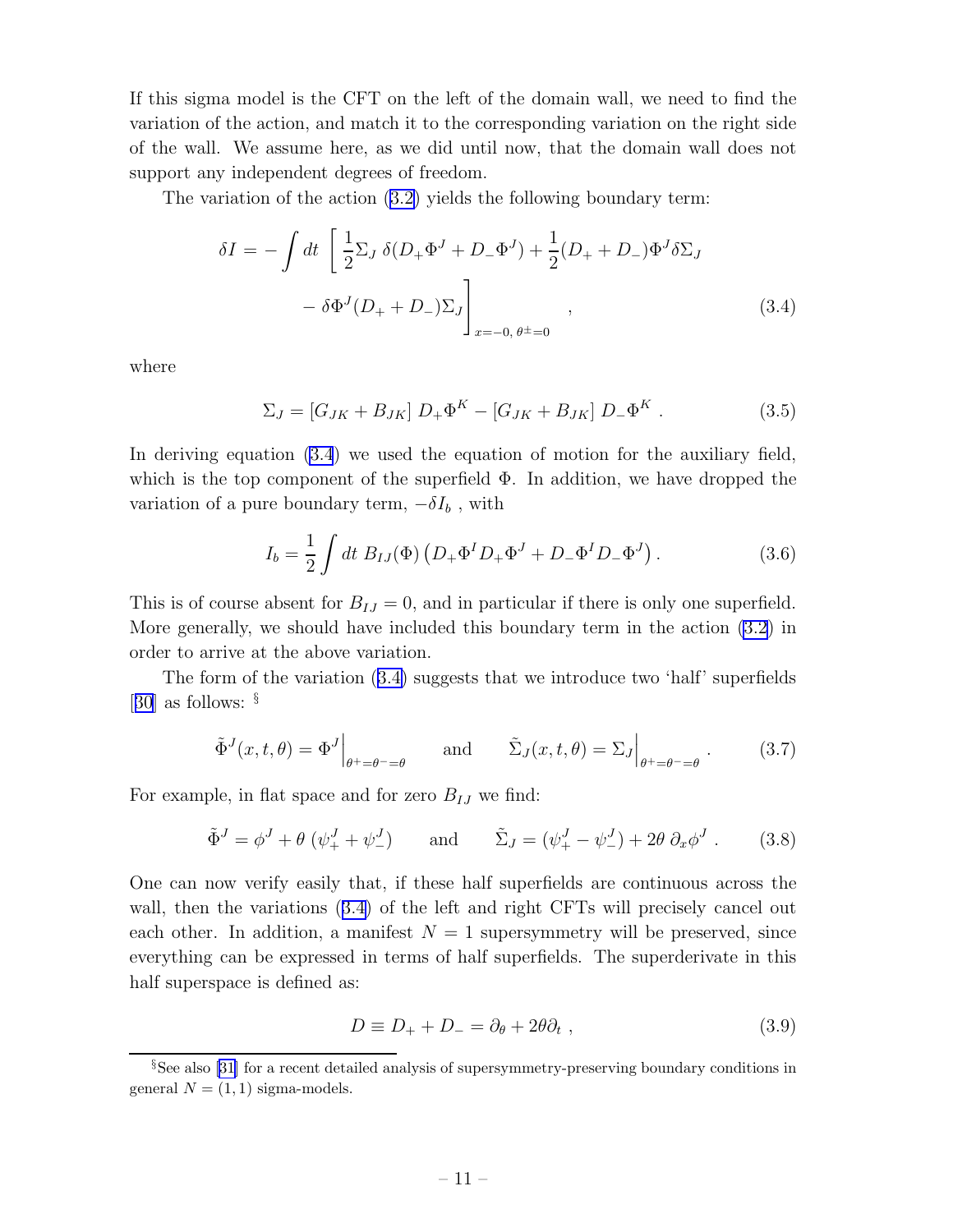and since it does not contain a derivative of  $x$ , it acts indeed along the interface. Another way of arriving at the above conclusion, is by constructing the superfield combination

$$
\Theta \equiv \frac{1}{8} \left[ D^2 \tilde{\Phi}^J \tilde{\Sigma}_J + D \tilde{\Phi}^J D \tilde{\Sigma}_J \right] = G_+ + G_- + \theta (T_{++} - T_{--}) \ . \tag{3.10}
$$

From this one sees immediately that continuity of the half superfields([3.7\)](#page-11-0) across thewall implies, indeed, the boundary conditions given in  $(3.1)$  $(3.1)$ , with  $\eta$  (and all the other signs) chosen to be positive.

The choice  $\eta = -1$  corresponds to another set of half-superfields, which are obtained by setting  $\theta^+ = -\theta^- = \theta$ . The combination (3.10), with  $D \equiv D_+ - D_-,$ has now  $G_{+} - G_{-}$  as its lowest component (and the same upper component as above). Continuity of this new set of half-superfields respects, therefore, the  $\eta = -1$ superconformal-invariance conditions. Two interfaces with opposite values of  $\eta$  break completely all the supersymmetry.

If there are more than one superfield, the vanishing of([3.4\)](#page-11-0) is guaranteed by the more general boundary conditions

$$
\left(\begin{array}{c}\tilde{\Sigma}_J\\D\tilde{\Phi}^J\end{array}\right)_{x=-0} = M\left(\begin{array}{c}\tilde{\Sigma}_J\\D\tilde{\Phi}^J\end{array}\right)_{x=+0},\tag{3.11}
$$

with the constant matrix  $M \in O(d, d)$ . Of course, our discussion here is entirely classical, and superconformal symmetry could be broken by quantum corrections. Furthermore, one needs to check compatibility of the above conditions with the global structure of the target space of the sigma model. Thus, in general, only a limited subset of  $O(d, d)$  gluings will be allowed.

The calculation of the Casimir energy of the previous section can be extended easily to the superconformal case. The gluing conditions for the fermionic fields that supersymmetrizeequation  $(3.11)$  $(3.11)$  $(3.11)$  are:

$$
\begin{pmatrix} \psi_-^1 \\ \psi_+^2 \end{pmatrix} = S(\eta) \begin{pmatrix} \psi_+^1 \\ \psi_-^2 \end{pmatrix} , \qquad (3.12)
$$

where

$$
S(\eta) = \begin{pmatrix} -\eta \cos 2\vartheta & \sin 2\vartheta \\ \sin 2\vartheta & \eta \cos 2\vartheta \end{pmatrix}, \qquad (3.13)
$$

with a similar expression for S'. The factors of  $\eta$  in the gluing matrix follow from the fact that changing  $\eta$  is the same as flipping the sign of the  $\psi^j_-$ . The fermionic part of the boundary state that imposes these gluing conditions is

$$
|\vartheta, \eta \gg_F = \mathcal{N}' \prod_{r>0} \exp\left(i \psi^i_{-r} \tilde{\psi}^j_{-r} S_{ij}(\eta)\right) |0> . \tag{3.14}
$$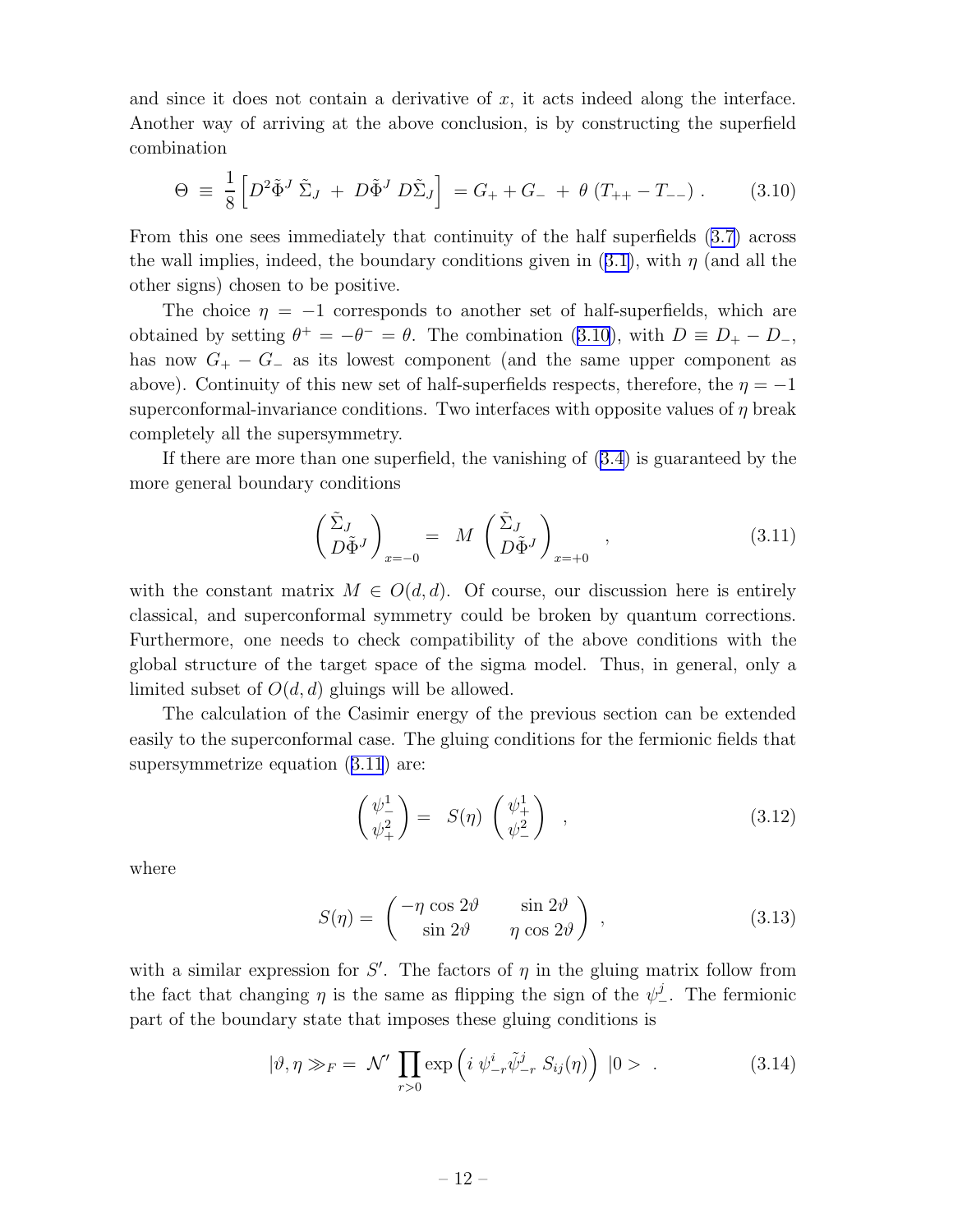<span id="page-13-0"></span>The factor of  $i$  in the exponent arises in going from the open to the closed-string channel [\[25\]](#page-33-0), and  $\mathcal{N}'$  is a (irrelevant for us) normalization. The frequencies r can be either integer or half-integer, depending on whether we are in the Ramond or Neveu-Schwarz sector of the closed-string.

Proceeding as in section 2.3 we obtain the following expression for the Casimir energy:

$$
\mathcal{E} = \lim_{T \to \infty} -\frac{1}{2T} \log \frac{\prod_r (1 - \eta_L \eta_R \cos^2 2\theta \ e^{-r \ 4\pi d/T})}{\prod_n (1 - \cos^2 2\theta \ e^{-n \ 4\pi d/T})} \,. \tag{3.15}
$$

Since  $T \to \infty$ , the result does not depend on the choice of integer or half-integer r. What does make a difference is whether the left and right interfaces are of the same or of opposite type:  $\eta_L \eta_R = +1$  or  $-1$ . In the first case supersymmetry is preserved and the Casimir energy is zero. In the second case one finds that

$$
\mathcal{E} = -\frac{1}{8\pi d} \left[ Li_2(\mathcal{R}^2) - Li_2(-\mathcal{R}^2) \right] = -\frac{1}{8\pi d} \left[ 2 Li_2(\mathcal{R}^2) - \frac{1}{2} Li_2(\mathcal{R}^4) \right]. \tag{3.16}
$$

The last equality follows from a standard dilogarithmic identity. Writing  $\mathcal E$  in this form shows that in the case of total reflection  $(\mathcal{R} = \pm 1)$  the result is 3/2 times the bosonic contribution. This is indeed the vacuum energy of a superfield with conventional Neveu-Schwarz boundary conditions. For weak reflection, on the other hand, the bosonic and fermionic contributions to the Casimir energy are equal.

Let us finally discuss  $N = (2, 2)$  sigma models with a target space that is a Kähler manifold. In this case, the sigma-model action takes the form

$$
I = \int dx dt d^4\theta K(\Phi^i, \bar{\Phi}^{\bar{i}}) , \qquad (3.17)
$$

where  $\Phi$ ,  $\bar{\Phi}$  are (anti)chiral superfields that satisfy  $\bar{D}_{\pm} \Phi^i = D_{\pm} \bar{\Phi}^i = 0$ . The superderivatives are:

$$
D_{\pm} = \frac{\partial}{\partial \theta^{\pm}} + 2\bar{\theta}^{\pm}\partial_{\pm} , \qquad \bar{D}_{\pm} = \frac{\partial}{\partial \bar{\theta}^{\pm}} + 2\theta^{\pm}\partial_{\pm} . \tag{3.18}
$$

Repeating our previous analysis, we find that the variation of the action can be written again in terms of half superfields. The relevant half superfields now are:

$$
\varphi^{i}(x, t, \theta, \bar{\theta}) = \Phi^{i} \Big|_{\theta^{+} = \theta^{-} = \theta, \ \bar{\theta}^{+} = \bar{\theta}^{-} = \bar{\theta}},
$$
  

$$
\overline{\varphi}^{\bar{i}}(x, t, \theta, \bar{\theta}) = \overline{\Phi}^{\bar{i}} \Big|_{\theta^{+} = \theta^{-} = \theta, \ \bar{\theta}^{+} = \bar{\theta}^{-} = \bar{\theta}},
$$
  

$$
\Lambda_{i}(x, t, \theta, \bar{\theta}) = \partial_{i} \partial_{\bar{j}} K(\bar{D}_{+} - \bar{D}_{-}) \overline{\Phi}^{\bar{j}} \Big|_{\theta^{+} = \theta^{-} = \theta, \ \bar{\theta}^{+} = \bar{\theta}^{-} = \bar{\theta}},
$$
  

$$
\overline{\Lambda}_{\bar{i}}(x, t, \theta, \bar{\theta}) = \partial_{i} \partial_{\bar{j}} K(D_{+} - D_{-}) \Phi^{i} \Big|_{\theta^{+} = \theta^{-} = \theta, \ \bar{\theta}^{+} = \bar{\theta}^{-} = \bar{\theta}}.
$$
(3.19)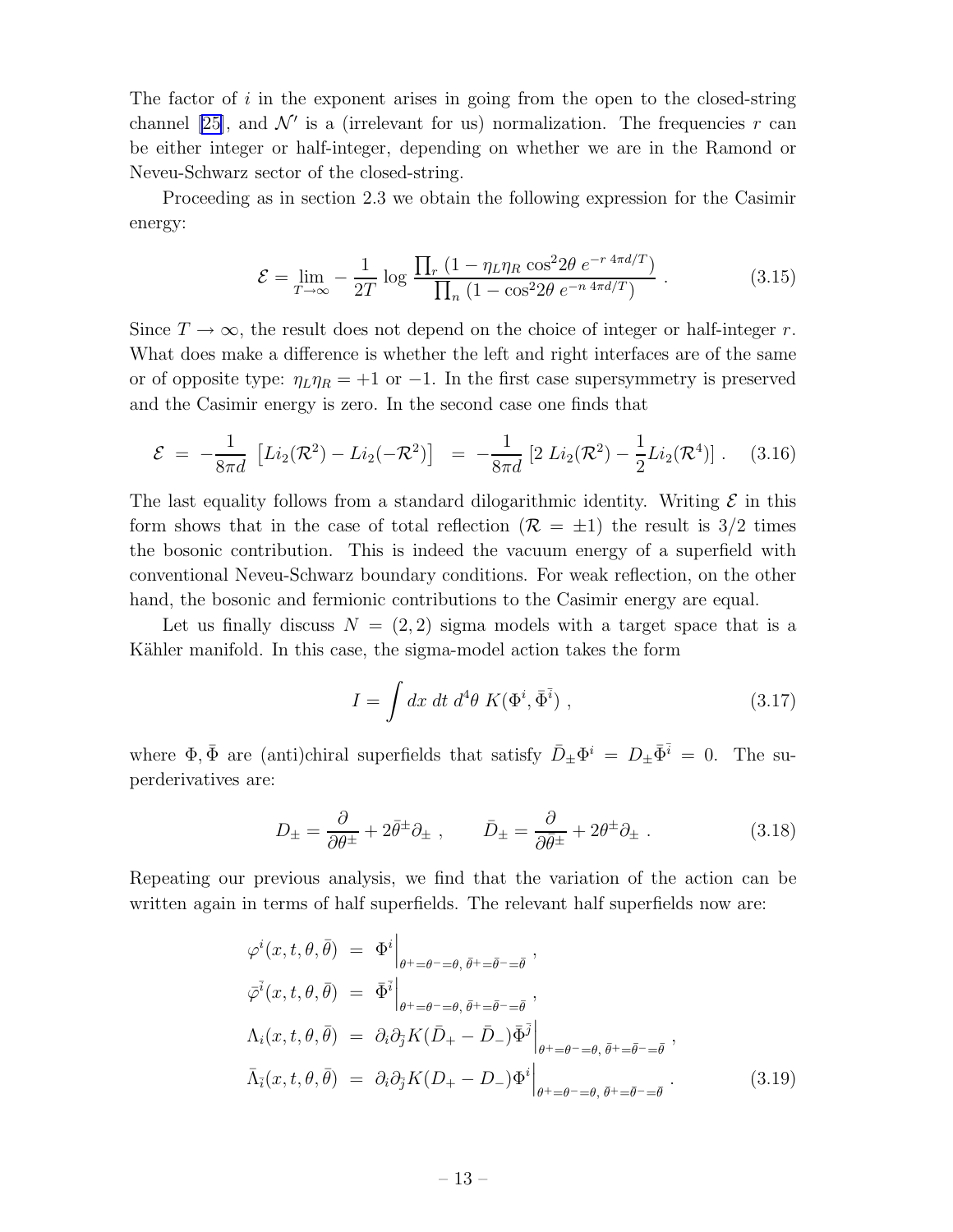<span id="page-14-0"></span>The half-superspace coordinates are  $\theta$  and  $\bar{\theta}$ , with derivatives  $D = (\partial_{\theta} + 2\bar{\theta}\partial_t)$  and  $\bar{D} = (\partial_{\bar{\theta}} + 2\theta \partial_t)$ . By requiring the above half superfields to be continuous accross the domain wall, we automatically preserve one  $N = 2$  algebra. The generators of this algebra are the components of the half superfield

$$
(D\varphi^i)\Lambda_i + \bar{\Lambda}_{\bar{i}}\bar{D}\bar{\varphi}^{\bar{i}}\ .
$$
\n(3.20)

These are clearly continuous across the wall, once the fields in([3.19\)](#page-13-0) are themselves continuous. Note that the lowest component of (3.20) is the difference of the leftand right-moving  $U(1)$  currents.

More generally, if the target space is d-complex-dimensional, there is an  $O(d, d, \mathbf{C})$ family of candidate boundary conditions. The subgroup  $GL(d, \mathbb{C}) \subset O(d, d, \mathbb{C})$  has a simple interpretation in terms of holomorphic branes in  $\mathcal{M}_L \times \mathcal{M}_R$ , where  $\mathcal{M}_{L,R}$ are the two target manifolds on either side of the interface. Indeed, let  $v^i$  be complex coordinates for  $\mathcal{M}_L$  and  $w^i$  complex coordinates for  $\mathcal{M}_R$ . Then  $v^i = A_j^i w^j$  defines, in a local patch, a holomorphic d-complex dimensional brane. When this brane can be defined globally (we will discuss such an example in the following subsection) then it gives rise to a  $N = 2$  superconformal interface. Since holomorphic branes are BPS, we expect them to survive in the quantum theory, at least in the large-volume limit.

## 3.2 Generalizations

The folding trick allows us to discuss conformal-field-theory gluings more abstractly. Start with the tensor product of two conformal theories, CFT1⊗CFT2, defined on the Euclidean half plane,  $Im z \geq 0$ . The two theories need not be identical, nor even have equal central charges. Conformal boundary conditions are described by a boundary state  $|\mathcal{B} \gg$ , which satisfies

$$
\left(L_n^{(1)} + L_n^{(2)} - \tilde{L}_{-n}^{(1)} - \tilde{L}_{-n}^{(2)}\right) | \mathcal{B} \gg = 0.
$$
\n(3.21)

Here  $L_n^{(1)}$  and  $\tilde{L}_n^{(1)}$  are the left-moving, respectively right-moving Virasoro generators of CFT1, in the closed-string channel, and similarly for CFT2. If we 'unfold' CFT2 unto the lower half-plane,  $Im z \leq 0$ , the roles of its holomorphic and antiholomorphic fields are interchanged. Condition (3.21) then precisely ensures the continuity of  $T_{zz} - T_{\bar{z}\bar{z}}$  on the real axis. In this way, any conformal boundary state in the tensorproduct theory can be unfolded into a conformal interface, and vice-versa.

A trivial situation arises whenever the boundary state can be factorized,

$$
|\mathcal{B} \gg_{\text{reflect}} = |\mathcal{B}_1 \gg \otimes |\mathcal{B}_2 \gg . \tag{3.22}
$$

In this case  $L_n - \tilde{L}_{-n}$  vanish for each theory separately, so that  $T_{xt}$  is zero at the interface. There can, therefore, be no transfer of energy across the wall, and the two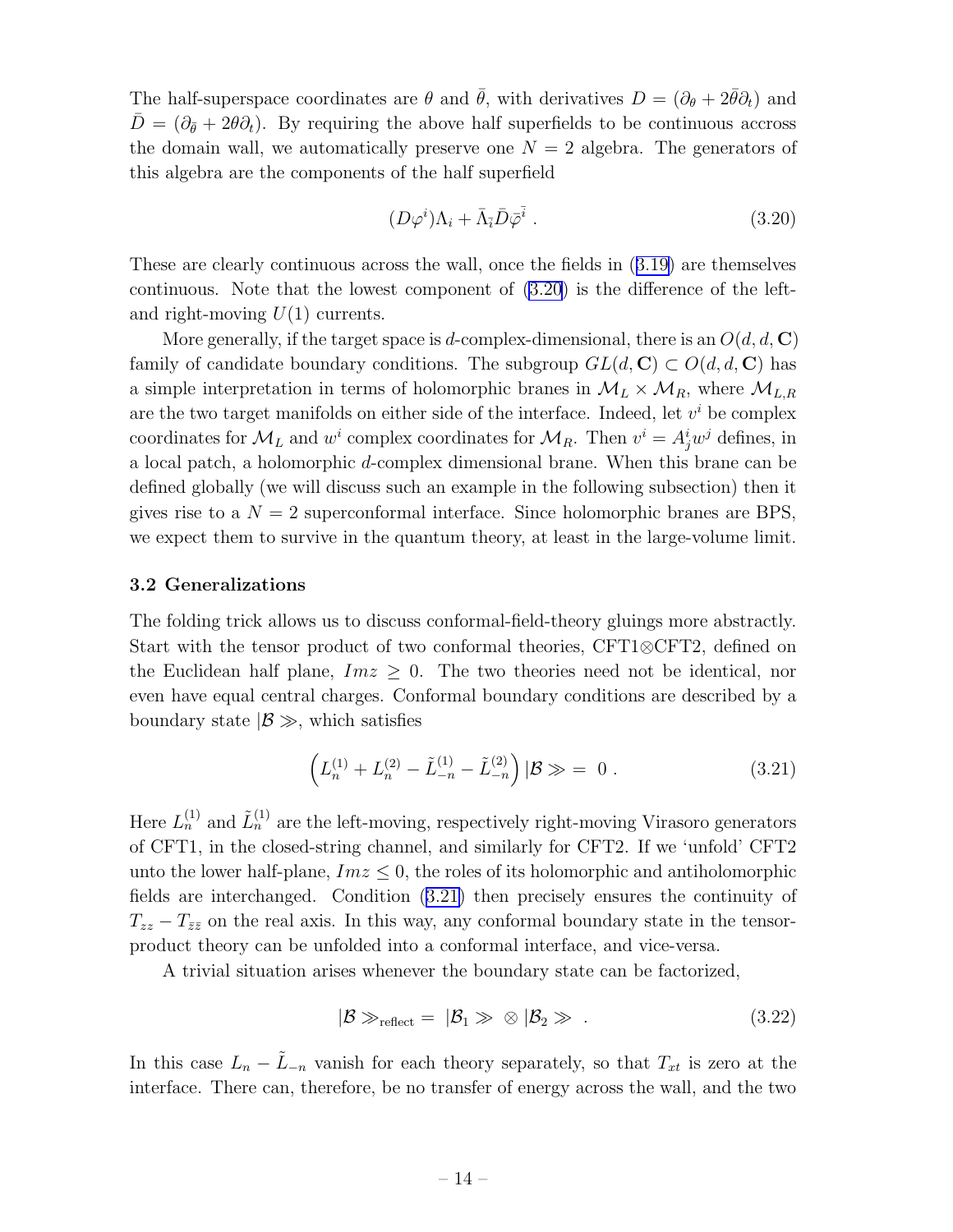conformal field theories are decoupled.¶ At the opposite end of the spectrum are the perfectly-transmitting defects, for which

$$
\left(L_n^{(1)} - \tilde{L}_{-n}^{(2)}\right)|\mathcal{B}\gg_{\text{transmit}} = \left(L_n^{(2)} - \tilde{L}_{-n}^{(1)}\right)|\mathcal{B}\gg_{\text{transmit}} = 0.
$$
 (3.23)

Such states obviously exist when the two CFTs are identical, but not only. For instance, for the scalar field of section 2 one may consider a  $D1$  brane at  $45^{\circ}$ , even if the radii on the two sides of the interface are not the same. Generic permeable defects are those for which the boundary state  $|\mathcal{B} \gg$  is of neither of the above two special types.

As well-known, the Virasoro gluing equations([3.21](#page-14-0)) must be supplemented, in general, by global consistency conditions (for reviews and references see[[32](#page-34-0), [33, 34\]](#page-34-0)). For instance, the annulus diagram must be a partition function with integer multiplicities in the open channel [\[1\]](#page-32-0). Such conditions will be obeyed automatically for defects with a local action principle, like those we have considered up to now. From a more algebraic point of view, it will be sufficient to ensure that the state  $|\mathcal{B} \gg \mathcal{B}|$ the tensor-product theory is consistent. The consistency of the bulk and boundary operator algebra can be, indeed, verified before the procedure of 'unfolding'. Notice, in particular, that the operators living on the interface are the local boundary operators allowed by the state  $|\mathcal{B} \gg$ .



Figure 6: The folding of (a) two neighbouring interfaces, and (b) a triple junction of conformal theories.

These considerations can be generalized easily to any number of adjacent parallel defects. One must fold along the interfaces repeatedly, as illustrated in figure 6a, so as to make an annulus with many sheets. The boundary conditions at the folds are

<sup>¶</sup>Any linear combination of states of type ([3.22\)](#page-14-0) will, likewise, give perfect reflection. By an abuse of language, we keep refering to such states as 'factorizable', since the two conformal theories dont talk, except possibly via correlated boundary conditions.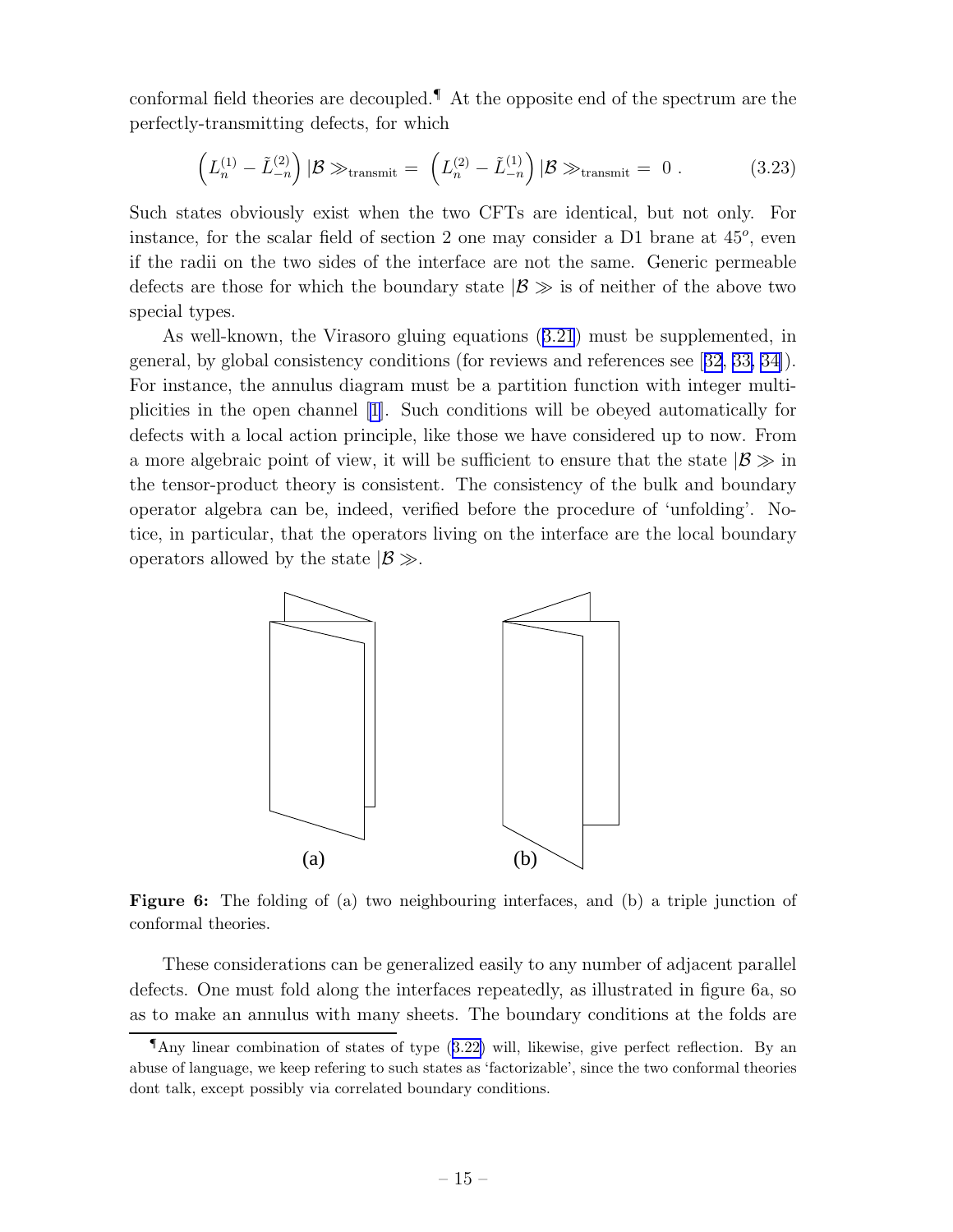boundary states of the product theory CFT1  $\otimes$  CFT2  $\otimes \cdots$  CFTk, where CFTm is the theory on the mth sheet and for even  $m$  the left- and the right-movers must be exchanged (this is indicated here by a bar). Note that one can introduce extra folds with purely-transmitting boundary conditions. One can also consider multiple junctions of CFTs, as illustrated in figure 6b (for an earlier study of field theories on string junctions see [\[35\]](#page-34-0)). Extending the calculations of the previous section in such contexts is a straightforward exercise that we do not pursue.

The construction of permeable interfaces of strongly-interacting CFTs is a very interesting question, to which we hope to return in future work. Here, we want to conclude our discussion with a few more simple examples of domain walls. First, let us consider the case of several free scalar fields,  $n_1$  on the left and  $n_2$  on the right of the interface. The boundary states are (combinations) of planar branes in  $n_1 + n_2$ dimensions, which are generically at angles and can carry a magnetic flux. If the scalar fields have canonically normalized stress tensors, the gluing conditions will be of the same form as  $(2.7)$ , with S an orthogonal matrix that we write in terms of  $n_i \times n_j$  blocks:

$$
S = \begin{pmatrix} S_{11} & S_{12} \\ S_{21} & S_{22} \end{pmatrix} . \tag{3.24}
$$

Repeating the Casimir-energy calculation of section 2 gives:

$$
\mathcal{E} = -\frac{1}{8\pi d} \text{Tr} [\text{Li}_2 (S_{22}^2)]. \tag{3.25}
$$

Notice that the pressure on the walls only depends, as should be expected, on the reflection amplitudes of the conformal theory CFT2 that lives in the space in between these walls.

For a less trivial example, let us discuss orbifolds. Consider the case where on either side of the interface lives a  $c = 1$  orbifold theory, so that the tensor product CFT has target space  $S1/Z2 \times S1/Z2$ . A D1 brane winding once around each of the two covering circles has the generic form shown in figure 7 . It is an inscribed parallelogram, with sides parallel to the two diagonals of the target space. There is, furthermore, a four-fold Chan–Paton multiplicity, corresponding to the four images of the D-brane in the covering torus. Marginal deformations change the shape of the parallelogram, while keeping its four angles fixed, and also turn on a Wilson line. At special point $(s)$  of this moduli space, where the parallelogram collapses along a diagonal of target space, as in figure 7, the D1-brane decomposes into two, more elementary, fractional D-branes[[36](#page-34-0), [37, 38](#page-34-0)]. These are the basic branes of the tensor-product theory which, in the limit of equal radii  $(r_1 = r_2)$ , unfold into perfectly-transmitting interfaces.

We can extend the above discussion to  $N = (2, 2)$  supersymmetric sigma models on orbifold spaces, like  $T\frac{4}{Z2}$  or  $T\frac{6}{Z3}$ . Consider the latter example which is a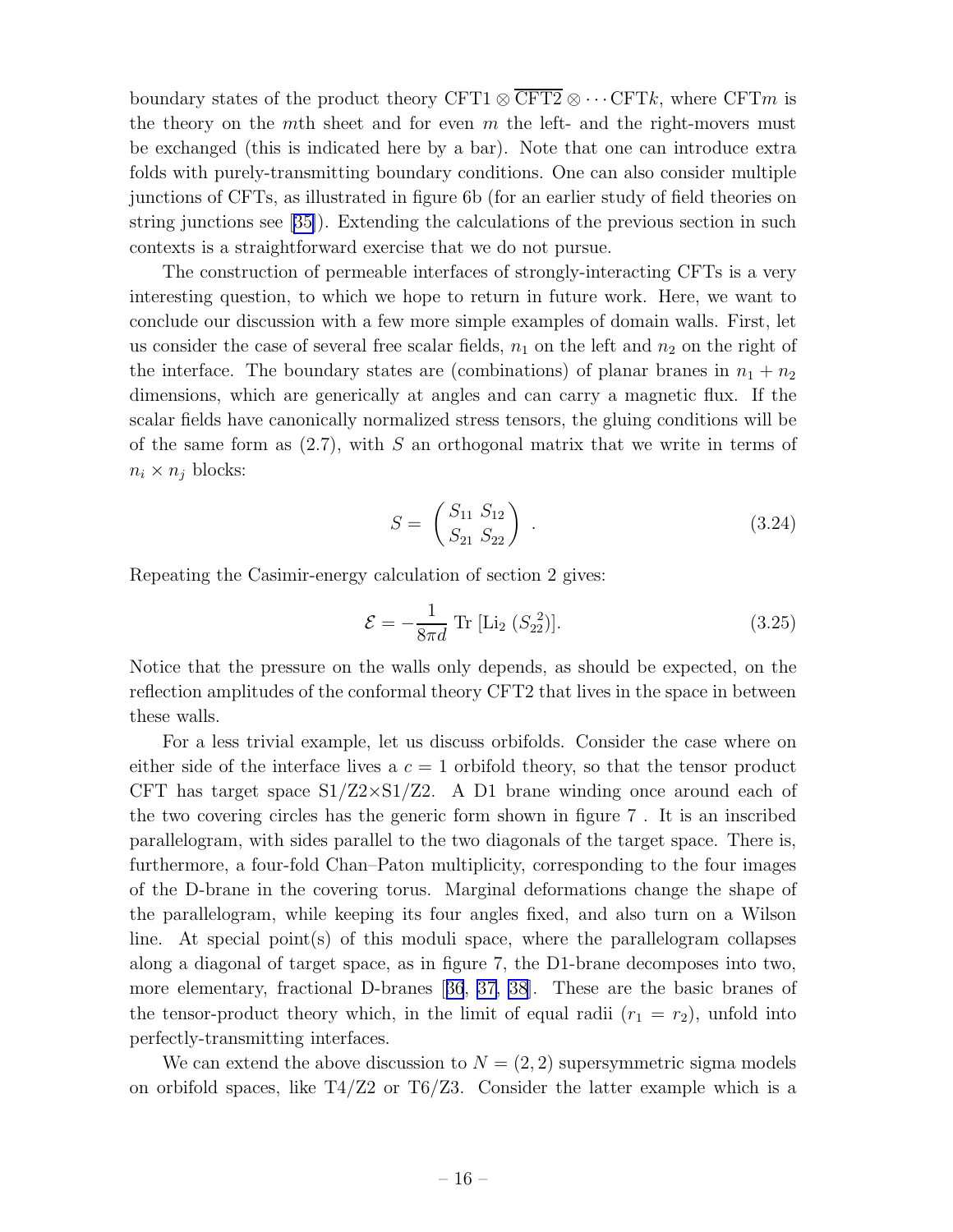

**Figure 7:** A regular D1-brane of the  $S1/Z2 \times S1/Z2$  orbifold theory that winds once around each of the covering circles (left). When forced to go through the origin, this D-brane has a single, rather than three, images under reflections (right). In this case it can decompose (assuming also vanishing Wilson line) into two, more elementary, fractional branes.

(singular) Calabi-Yau surface with a unique complex structure and 36 Kähler moduli. Varying the nine untwisted moduli separately, for the two sigma models of the tensor product, will lead to diagonal branes that describe permeable interfaces. Vaying the 27 twisted moduli will blow up some of the orbifold fixed points. Since the complex structure is here unique, we expect the middle-dimensional holomorphic branes described in section 3.1. to survive

# 4. The NS5/F1 system and holography

We will now apply the ideas of CFT domain walls to branes in AdS3. Of special interest to us are the static one-branes extending all the way to spatial infinity[[9](#page-32-0)]. Since these are codimension-one in the bulk, they separate two different supergravity vacua, distinguished by their charges. Correspondingly on the boundary we find  $0+1$  dimensional domain walls separating two different CFTs, that a priori can have different central charges. Since the stable one-branes are supersymmetric and have AdS2 geometry [\[9](#page-32-0)], the corresponding domain walls should be superconformal.

One way of trying to test this correspondence is by comparing the Casimir energy of the walls, both from the supergravity and from the CFT viewpoints. This is the two-dimensional analogue of the Wilson loop calculation[[18, 19](#page-33-0)] in four dimensions. It is also one version of the more general Karch-Randall setup[[16](#page-33-0)] in which two n-dimensional CFT's are glued together with a  $(n-1)$ -dimensional CFT.

#### 4.1 String theory setup

Our starting point is the type IIB string compactification on a four-manifold  $M<sup>4</sup>$ , which is either a four-torus or a K3 surface. The resulting six-dimensional theory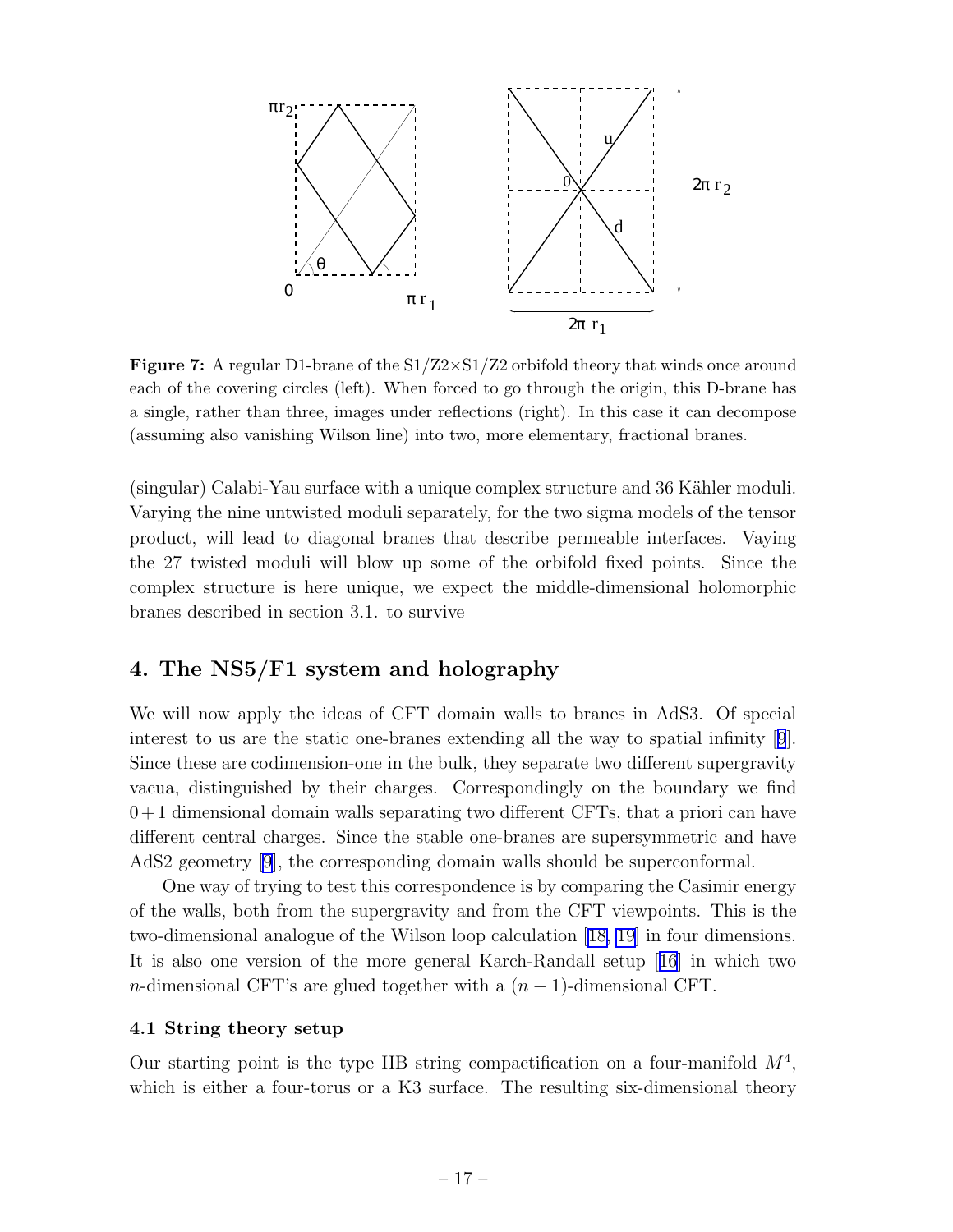contains a variety of strings. Besides the fundamental string and D-string of the uncompactified IIB theory, there are also D3 branes wrapping the various two cycles of  $M<sup>4</sup>$ , as well as D5 and NS5 branes wrapping the entire manifold. The strings are labeled by a charge vector  $\vec{q}$  in the lattice  $\Gamma^{5,5+n}$ , where  $n = 0$  for  $M^4 = T^4$  and  $n = 16$  for  $M^4 = K3$ . Furthermore, there is a  $O(5, 5 + n, \mathbb{Z})$  duality group which permutes the different charges, keeping the invariant length  $\vec{q}^2$  fixed. The moduli space of this string compactification is

$$
O(5, 5 + n, \mathbf{Z}) \setminus O(5, 5 + n) / O(5) \times O(5 + n) . \tag{4.1}
$$

We can distinguish two classes of BPS strings. First, those with a (primitive) charge vector of zero length,  $\vec{q}^2 = 0$ , which lie in the U-duality orbit of the fundamental string. Such objects are weakly coupled in some corner of the moduli space, and can be chosen as the fundamental quanta in a perturbative expansion. Secondly, there are strings with  $\vec{q}^2$  positive.<sup>||</sup> These can be always mapped, by a U-duality transformation, to a bound state of  $Q_1$  fundamental strings and  $Q_5$  NS fivebranes, where

$$
\vec{q}^2 = 2Q_1 Q_5 \tag{4.2}
$$

If the charge vector  $\vec{q}$  is furthermore primitive,  $Q_1$  and  $Q_5$  are relatively prime and we have a well-defined bound state. We want to study the near-horizon decoupling limit for such a configuration. The relevant geometry is  $AdS3 \times S3 \times M<sup>4</sup>$ , and the dual supersymmetric CFT has total central charge  $6N = 6 Q_1 Q_5$ .

Picking a particular charge vector  $\vec{q}$ , reduces the duality group and moduli space. The remaining U-dualities, that are realized as T-dualities in the CFT, are given by the 'little group'  $O(4, 5 + n, \mathbb{Z})$  that preserves the charge vector  $\vec{q}$ . By the attractor mechanism[[39, 40](#page-34-0)] some of the scalar fields that parametrize the moduli space take specific fixed values. More explicitly, if we use the Narain decomposition  $\vec{q} = \vec{q}_L + \vec{q}_R$ with  $\vec{q}^2 = \vec{q}_L^2 - \vec{q}_R^2$ , the attractor equation gives  $\vec{q}_R = 0$ . The moduli space of the supergravity solution is then reduced to the homogeneous space

$$
O(4, 5 + n, \mathbf{Z}) \setminus O(4, 5 + n) / O(4) \times O(5 + n)
$$
 (4.3)

Note that  $|\vec{q}_L|$  is the tension of the background string. Note also that the full parameter space of the dual (spacetime) CFT includes many copies of the 'fundamental domain' (4.3), and has an intricate global structure[[41](#page-34-0)].

This six-dimensional theory contains various string junctions where a string with charge  $\vec{q}_1$  absorbs a string with charge  $\vec{q}_2$  to form a string with charge  $\vec{q}_1 + \vec{q}_2$ . The superconformal walls are holographic duals of such junctions. We will choose a duality frame where the background  $\vec{q}_1$  is built out of only fundamental strings and

For  $M^4 = T^4$  the negative  $\vec{q}^2$  strings are also supersymmetric.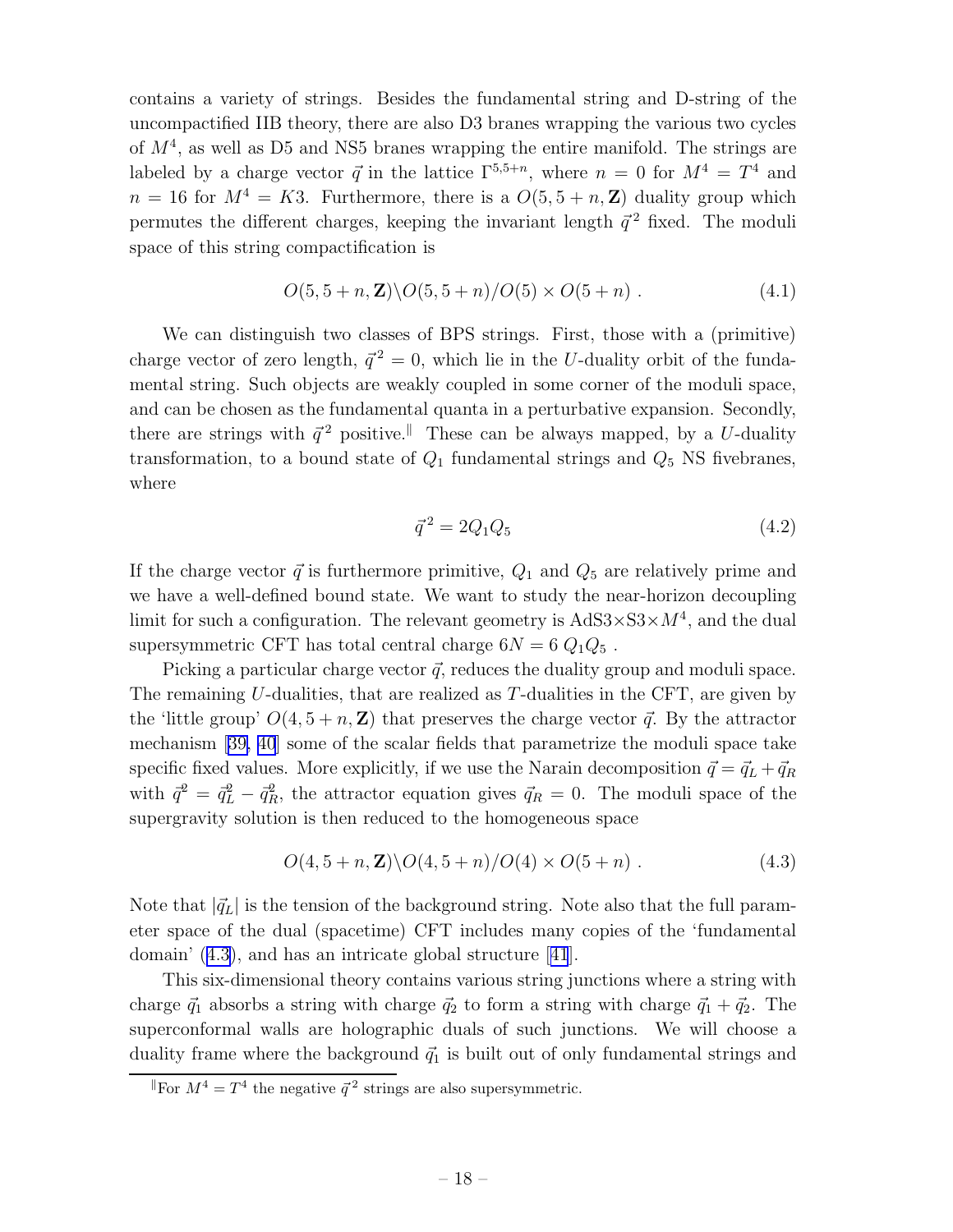NS fivebranes. Its near-horizon geometry carries, therefore, Neveu–Schwarz fluxes only. The full type-IIB string theory can be described in this case by a Wess– Zumino–Witten model on the group manifold  $SL(2,\mathbf{R}) \times SU(2)$ , together with a sigma model with  $M^4$  target space. The  $Q_1$ -dependence appears through the sixdimensional string coupling, which is fixed by the attractor mechanism to be

$$
\frac{1}{g_6^2} = \frac{Q_1}{Q_5} \tag{4.4}
$$

For a reliable supergravity approximation one needs therefore  $Q_1 \gg Q_5 \gg 1$ .

Let us consider now a second string with charge vector  $\vec{q}_2$ , stretching between two points,  $x = 0$  and  $x = 2R$ , on the AdS3 boundary as in figure 8. In the dual holographic field theory the string endpoints are a wall and an antiwall, separating two different CFTs. With the use of T-dualities we can map this second string to a configuration that does not contain D3-branes. Although we will mostly work with  $(p, q)$  strings below, the most general configuration can also involve D5- and NS5branes. The U-dualities that preserve the vector  $\vec{q}_1$  are, in general, insufficient to always map  $\vec{q}_2$  to only fundamental strings and D-strings.



Figure 8: Stretched string between a wall and an antiwall.

A  $(p, q)$  string like the one of figure 8 will only equilibrate if one applies a force to keep its two endpoints from collapsing. From the holographic point of view, this force is the Casimir attraction of the walls. We will now compute it in the supergravity approximation. In order to do a reliable calculation we assume that the tension  $T_{(p,q)}$ of the probe string is much smaller than the tension  $T(\vec{q}_1)$  of the background string, so that backreaction can be consistently neglected.

The calculation is similar in spirit to the Wilson-loop calculation in the supergravity limit of  $N = 4$  super-Yang-Mills [\[18, 19](#page-33-0)]. The string coupling to the background B-field introduces, however, a new parameter at the technical level.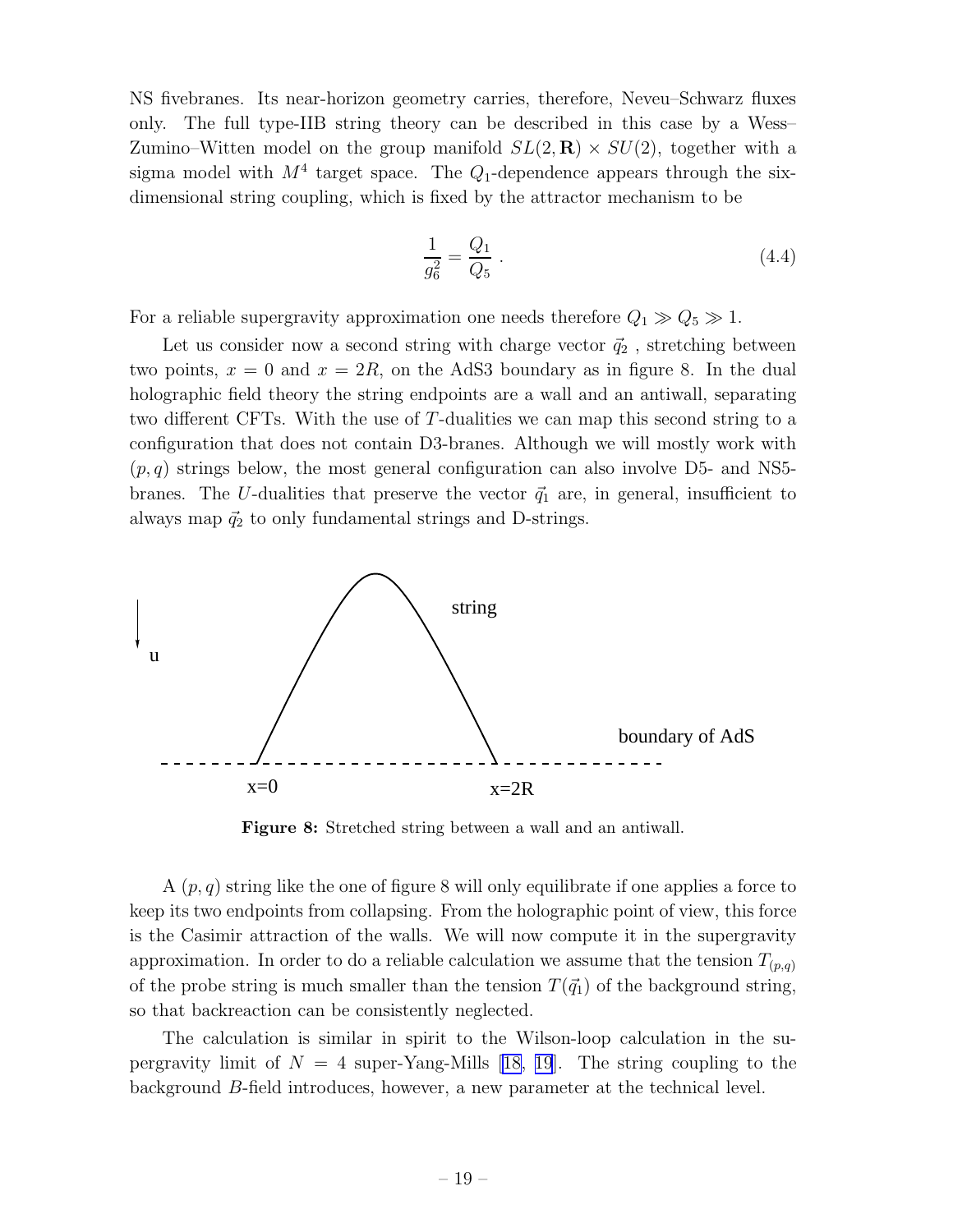### <span id="page-20-0"></span>4.2 Supergravity calculation

The metric and B-field backgrounds of the  $SL(2,\mathbf{R})$  WZW model in Poincare coordinates are

$$
ds^{2} = L^{2} \left[ \frac{du^{2}}{u^{2}} + u^{2} (dx^{2} - dt^{2}) \right] \quad \text{and} \quad B = L^{2} u^{2} dx \wedge dt \quad (4.5)
$$

We denote, for short, by T and  $\rho$  the tension and NS charge density of the  $(p, q)$ string. Its energy, as measured by an observer sitting at radial position  $u = 1$ , takes the form [\[9](#page-32-0)]

$$
\mathcal{E} = 2L \int_0^R dx \left[ T\sqrt{u^4 + u'^2} - \rho u^2 \right],
$$
 (4.6)

with  $u' = du/dx$ . Extremizing leads to the constant of motion

$$
\left[\frac{T u^4}{\sqrt{u^4 + {u'}^2}} - \rho u^2\right] \equiv \rho C.
$$
 (4.7)

Setting  $C = 0$  corresponds to free boundary conditions at the endpoints. The string falls, in this case, towards the Poincaré horizon and never comes back. Its worldsheet has AdS2 geometry. More generally, C and R are related implicitely by

$$
R = \int_0^R dx = \int_{\infty}^{u_0} \frac{du}{u'} , \qquad (4.8)
$$

where  $u_0$  is the minimum value of  $u$ , corresponding to  $u' = 0$ . Solving (4.7) for  $u'$ , and making the change of variables  $w \equiv 1/u^2$ , gives

$$
R = \frac{1}{2} \int_0^{w_0} \frac{dw}{\sqrt{w}} \frac{Cw + \rho}{\sqrt{(T + \rho + Cw)(T - \rho - Cw)}},
$$
\n(4.9)

with  $w_0 = \frac{T - \rho}{C}$ . Performing the integrations we find

$$
\sqrt{C} = \frac{\sqrt{2T}}{R} \left( \mathbf{E}(k) - \frac{1}{2} \mathbf{K}(k) \right) , \qquad (4.10)
$$

where  $E$  and  $K$  are the complete elliptic integrals,

$$
\mathbf{E}(k) = \int_0^{\frac{\pi}{2}} da \sqrt{1 - k^2 \sin^2 a} , \text{ and } \mathbf{K}(k) = \int_0^{\frac{\pi}{2}} \frac{da}{\sqrt{1 - k^2 \sin^2 a}} . \quad (4.11)
$$

The argument of these integrals is a function of the tension and the NS-charge density of the probe string,

$$
k^2 = \frac{T - \rho}{2T} \quad . \tag{4.12}
$$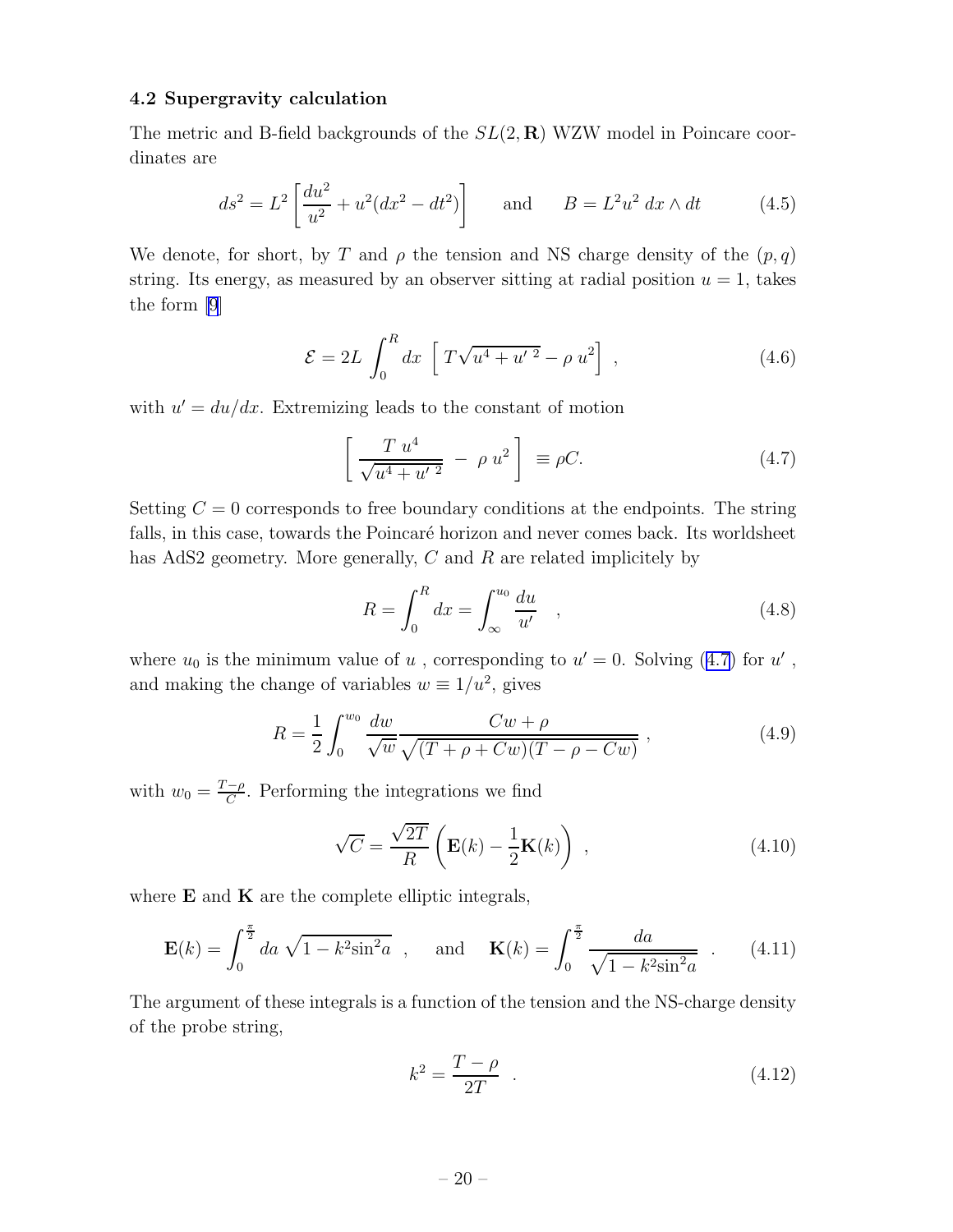<span id="page-21-0"></span>Equation  $(4.10)$  expresses the integration constant C in terms of the separation of the string endpoints.

Let us next evaluate the energy. Substituting  $u'$  in equation  $(4.6)$  and changing again variables to  $w = 1/u^2$ , leads to the expression:

$$
\mathcal{E} = L \int_{\epsilon^2}^{w_0} \frac{dw}{w\sqrt{w}} \frac{T^2 - \rho^2 - C\rho w}{\sqrt{(T + \rho + Cw)(T - \rho - Cw)}}.
$$
(4.13)

The integral diverges in the  $w \to 0$  limit (near the boundary of AdS) and has been therefore cutoff at  $u = 1/\epsilon$ . Performing the integration gives the following result for the energy:

$$
\mathcal{E} = -L\sqrt{2TC} \left[2\mathbf{E}(k) - \mathbf{K}(k)\right] + \frac{2L}{\epsilon} \sqrt{T^2 - \rho^2} \,. \tag{4.14}
$$

The divergent second term is independent of the distance between the string endpoints. It could be removed by adding a boundary term to the DBI action, and can be anyway considered as a renormalization of the 'mass' of the domain wall. Removing this divergent term, and plugging in the expression [\(4.10](#page-20-0)) for the integration constant, leads to the final expression for the renormalized energy:

$$
\mathcal{E}_{\text{ren}} = -\frac{LT}{R} \Big[ 2\mathbf{E}(k) - \mathbf{K}(k) \Big]^2 \,. \tag{4.15}
$$

Notice that it has the correct  $1/R$  scaling behaviour of a Casimir energy. This is reassuring, though hardly surprising.

The really interesting story in the above expression is its non-trivial dependence on p and q. This is due to the fact that the brane has non-trivial coupling to the background flux. In the standard conventions in which the ratio of the F-string to the D-string tension is the string coupling,  $g_s$ , one finds for the argument of the elliptic integrals:

$$
2k^2 = 1 - \frac{qg_s}{\sqrt{p^2 + g_s^2 q^2}} \tag{4.16}
$$

There are two instructive limits one can consider. First, the limit  $q \to \infty$  (or equivalently  $p \to 0$ ) where the brane is basically a collection of q pure fundamental strings, and  $k \to 0$ . In this limit, the Casimir energy reads

$$
\mathcal{E}_{\rm ren} = -\frac{\pi}{8LR} \, qQ_5 \,, \tag{4.17}
$$

where we have used the relation between the background radius and the number of NS fivebranes,  $L^2 = Q_5 \alpha'$ . This is the Casimir energy of a CFT with central charge  $6qQ_5$ , confined to an interval of size LR. We will explain in the following subsection why this agrees with the naive sigma-model expectation.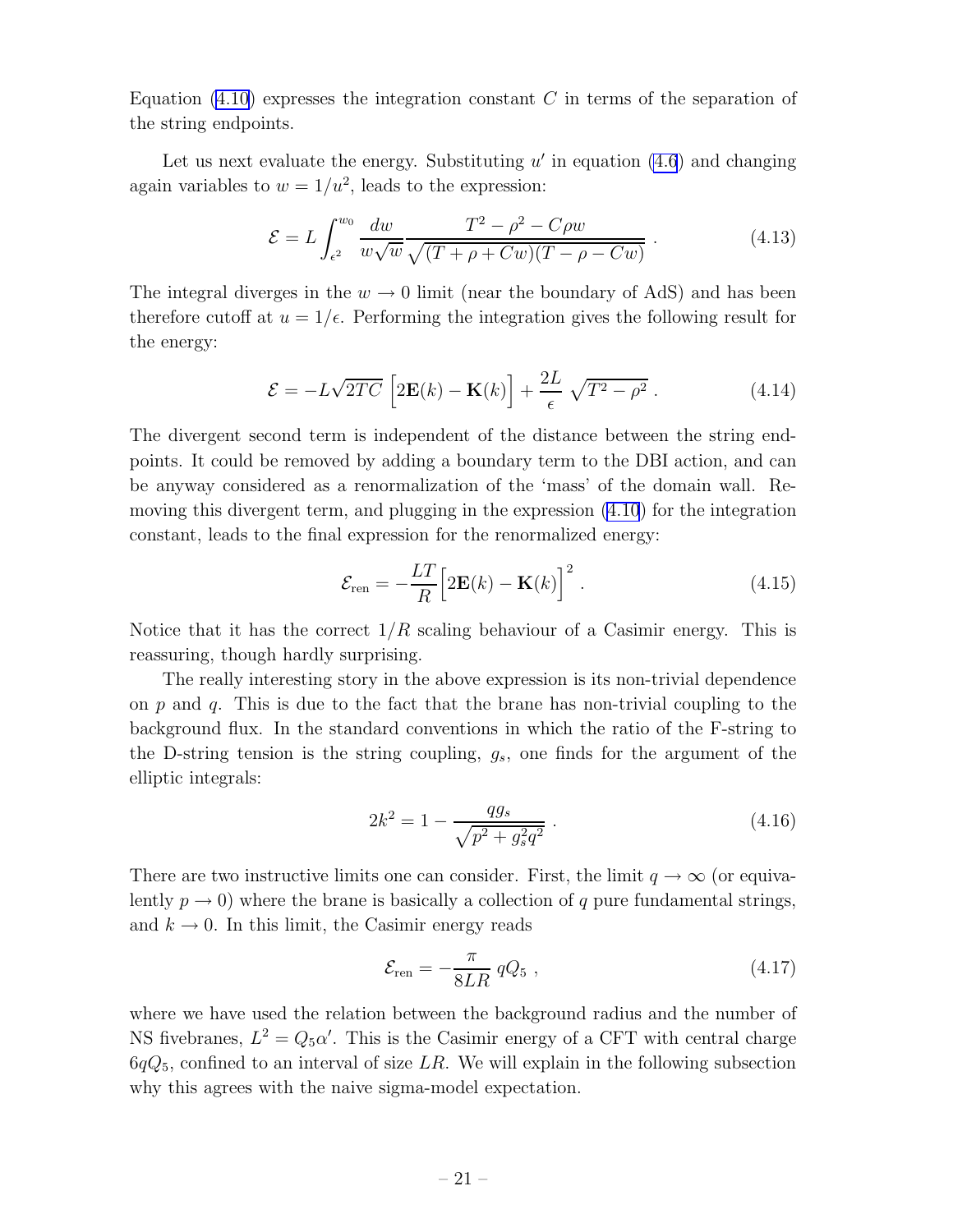The second interesting limit, that of pure D-strings, is the natural starting point of a perturbative expansion at weak string coupling. From equation [\(4.18](#page-21-0)) we get:

$$
k = \frac{1}{\sqrt{2}} \left[ 1 - \frac{q g_s}{2|p|} + o(g_s^3) \right] \tag{4.18}
$$

Expanding out the expression for the Casimir energy, and using the special values of the complete elliptic integrals at  $k = \frac{1}{\sqrt{k}}$  $\frac{1}{2}$ , one finds:

$$
\mathcal{E}_{\text{ren}} = -\frac{2\pi^2}{\Gamma(\frac{1}{4})^4LR} \frac{pQ_5}{g_s} - \frac{qQ_5}{4LR} + o(g_s) \,. \tag{4.19}
$$

The leading term should be compared to the holographic Wilson loop computation in four-dimensional Yang-Mills theory. With our conventions of measuring the energy, the result for the quark/antiquark potential is [\[18](#page-33-0), [19\]](#page-33-0)

$$
\mathcal{E}_{q\bar{q}} = -\frac{2\pi^2 \sqrt{4\pi g_{YM}^2 N}}{\Gamma(\frac{1}{4})^4 LR} \tag{4.20}
$$

The two results are identical if one notes that the radius of AdS5 is given (in string units) by  $L^4 = 4\pi g_{YM}^2 N$ , whereas for AdS3 it is determined by  $L^2 = Q_5$ . This is no surprise since both calculations minimize a pure tensive energy, which is proportional to the geometric length of the string. From the sigma-model point of view this Casimir energy is harder to understand, as we will explain in the next subsection. Note, finally, that the second term in the expansion (4.19) looks like a renormalized contribution to the central charge.

# 4.3 Symmetric product orbifolds and moduli flows

We will now consider this computation from the point of view of the space-time CFT. Before taking the near-horizon limit, the configuration is described by a string junction built out of the strings with charges  $\vec{q}_1, \vec{q}_2$  and  $\vec{q}_3 = \vec{q}_1 + \vec{q}_2$ . We assume that the string  $\vec{q}_1$ , and therefore also the string  $\vec{q}_3$ , are much heavier than the string  $\vec{q}_2$ . Geometrically this implies that the "probe string"  $\vec{q}_2$  is perpendicular to both  $\vec{q}_1$ and  $\vec{q}_3$ , which are parallel.

We now take the usual AdS/CFT decoupling limit. From the bulk point of view we obtain the supergravity configuration of the previous section, where the light string  $\vec{q}_2$  is treated as a probe brane. From the boundary point of view the two heavy strings  $\vec{q}_1$  and  $\vec{q}_3$  each flow to a conformal field theory in the infrared. The two conformal field theories are glued together along the string junction.

What is the fate of the string  $\vec{q}_2$ ? Since we take the near-horizon limit in the direction perpendicular to the heavy strings, in this approximation there is no nontrivial decoupling limit of the light string  $\vec{q}_2$ . Its worldsheet excitations are in the perpendicular direction. Therefore in the IR limit holography dictates that the zero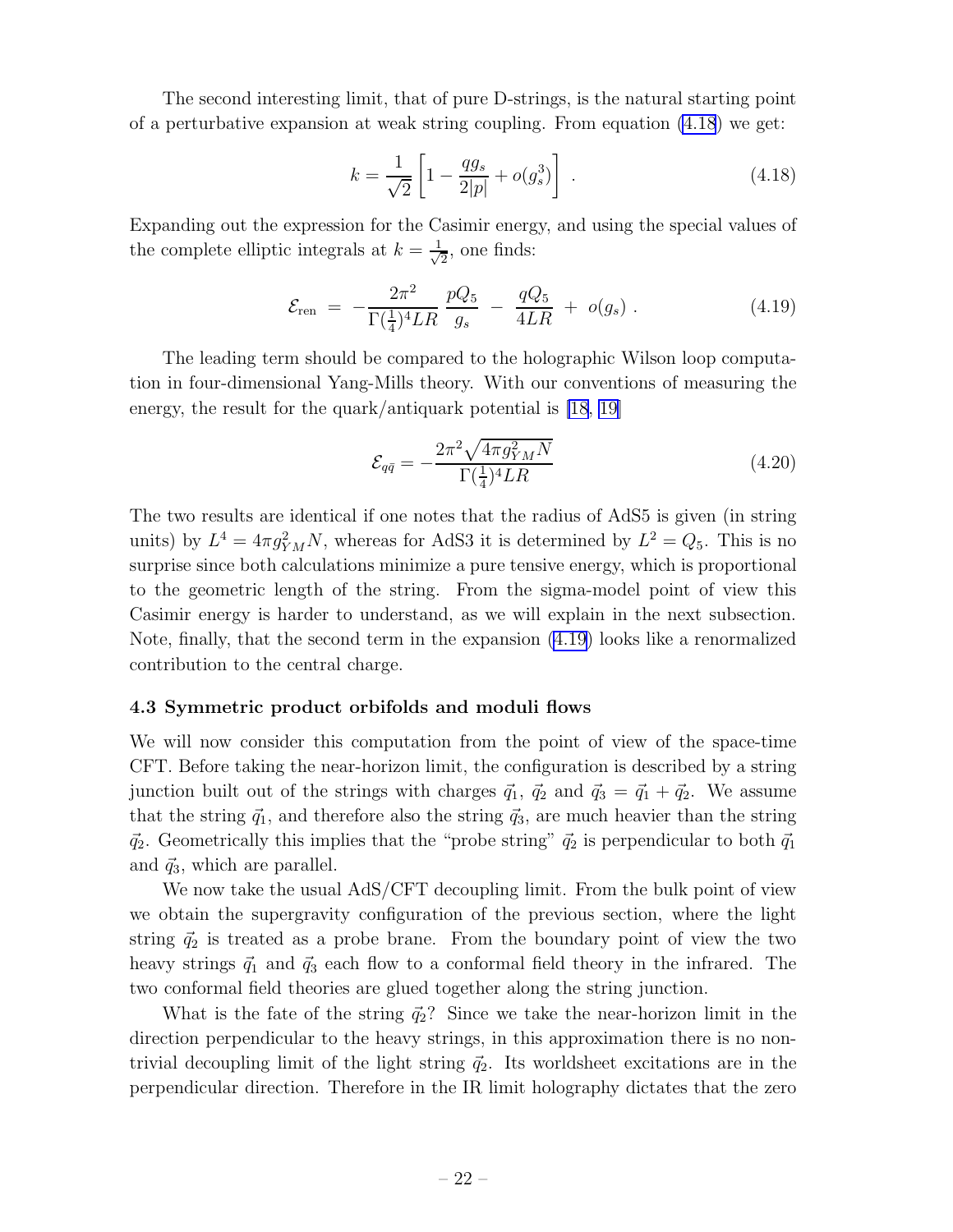modes of the  $\vec{q}_2$  string survive as moduli of the space-time CFT. There are no separate degrees of freedom living at the intersection point of the string junction. The junction is basically a junction of  $(p, q)$  strings in the background of fivebranes. A junction of  $(p, q)$  strings can be thought of as a single M-theory M2 brane wrapping a suitable one cycle of a two-torus. Since this is a smooth membrane configuration there should be no localized degrees of freedom at the intersection. Thus the final space-time theory consists of two CFT's on a half cylinder, separated by domain walls of the type we have been discussing so far.

It remains to discuss the way in which the two CFTs are glued together along the defect line. By general principle the CFT labeled by the charge  $\vec{q}$  can be identified with a  $\mathcal{N} = (4, 4)$  sigma model with target space  $M_N$ . Here  $M_N$  is a hyper-Kähler manifold that is a deformation of the symmetric product  $S^{N}M = M^{N}/S_{N}$  with  $N = \frac{\bar{q}^2}{2}$  for  $M = T^4$  and  $N = \frac{\bar{q}^2}{2} + 1$  for  $M = K3$ . In general this deformation is determined by the charge vector  $\vec{q}$  and the original moduli of the string theory background. It will include both metric deformations and sigma model Bfields. The metric deformations will include turning on twist fields in the orbifold description of the symmetric product. The CFT B-fields correspond to space-time RR backgrounds.

The naive supergravity dual will have  $B = 0$  and will be strongly coupled, in the sense of both small target space volume and large twist field hyper-Kähler deformations. T-dualities do not in general suffice to relate small volume to large volume sigma models. The weakly coupled space-time CFT — the analogue of perturbative Yang-Mills theory in four dimension — is given by the orbifold CFT on  $S^{N}M$  at large volume. In this regime the supergravity becomes a string theory with large RR fields (since  $B_{CFT} = 1/2$ ) and large (ten-dimensional) string coupling constant.

Therefore, as always, the supergravity and weak-coupling CFT computations are in disjunct regimes. We will see that they indeed give qualitatively different behaviour for the domain walls. This is to be expected in view of the four-dimensional Wilson loop computations, where one observes a similar discrepancy. Alternatively, notice that a weakly-coupled CFT should have operators of arbitrary spin in its spectrum, and hence cannot be described by pure supergravity.

In the case of general charge vectors  $\vec{q}_1$  and  $\vec{q}_3 = \vec{q}_1 + \vec{q}_2$  the two CFTs will have different central charges and will be described by sigma models with target spaces of different topology  $M_{N_1}$  and  $M_{N_3}$ . In a semi-classical regime the gluing of the two sigma models will be given by a D-brane  $Y \subset M_{N_1} \times M_{N_3}$ . (Locally such a brane can be given by the graph of a function  $\varphi: M_{N_1} \times M_{N_3}$ . Globally, we are dealing with a generalized function, know mathematically as a correspondence.)

We will simplify now the discussion to the case where the emitted string is either a pure fundamental string or a pure D-string. In both cases we will compare the CFT with the supergravity computation.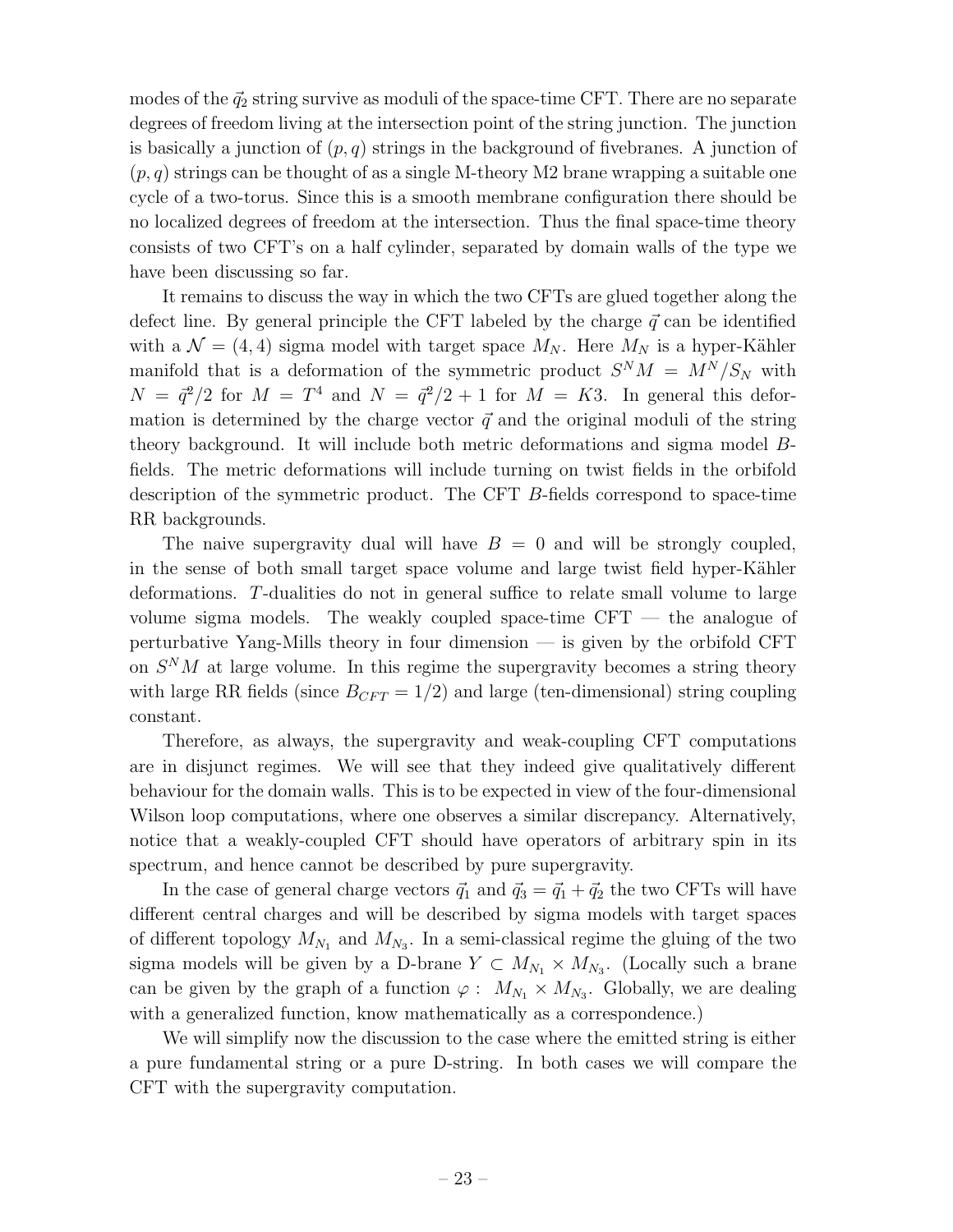### 4.3.1 Fundamental strings

Let us start with the case where the string  $\vec{q}_2$  is a fundamental string. In this case we are always dealing with a bound state of  $Q_5$  NS 5-branes and  $Q_1$  fundamental strings. This system is dual to the famous D1-D5 system that has been studied extensively. In this case the space-time CFT is well-known. It is given by a sigma model on the target space  $\mathcal{M}_{Q_5,Q_1}$  — the moduli space of charge  $Q_1$  instantons in a  $U(Q_5)$  Yang-Mills theory on the four-manifold  $M^4 = T^4, K3$ . For relative prime  $(Q_1, Q_5)$  this moduli space is indeed a hyper-Kähler deformation of the symmetric product  $S^{N}M$  with  $N = Q_{1}Q_{5}$ .

We will be considering a string junction with  $\vec{q}_1 = (Q_1, Q_5), \vec{q}_2 = (q, 0)$  and  $\vec{q}_3 = (Q_1 + q, Q_5)$ . Physically the process whereby q fundamental strings are absorbed corresponds to addition of  $q$  extra pointlike instantons in the Yang-Mills theory. The gluing map

$$
\varphi: \ \mathcal{M}_{Q_5, Q_1} \to \mathcal{M}_{Q_5, Q_1 + q} \tag{4.21}
$$

can be described informally as follows. Place  $q$  coincident pointlike instantons at a point x in the four-manifold M and add this solution to the smooth  $Q_1$ -instanton. This map depends on the choice of point  $x \in M$ . The map  $\varphi$  gives an isometric embedding of  $\mathcal{M}_{Q_5,Q_1}$  into  $\mathcal{M}_{Q_5,Q_1+q}$ . This can be easily seen in a local computation of instantons on  $\mathbb{R}^4$  where the ADHM construction can be used. We will give a more precise analysis of the geometry in section 4.3.3.

The corresponding D-brane that describes the gluing with the use of the folding construction is now given geometrically by the graph of the map  $\varphi$  in the product of the two instanton moduli spaces. It has dimension  $4Q_1Q_5$ .

Let us sketch now an argument why the Casimir energy of two such domain walls should be straightforward to compute in this regime. We have Neumann boundary conditions for  $4Q_1Q_5$  bosons and fermions. The remaining  $4qQ_5$  bosons and fermions that describe the normal directions to  $\mathcal{M}_{Q_5,Q_1}$  will have Dirichlet boundary conditions. Because of the isometric embedding there will be no jump in the CFT moduli, once we have canonically normalized the kinetic terms in the sigma models. So in this case the sole contribution to the Casimir energy will be the jump in the central charge

$$
\Delta c = 6qQ_5. \tag{4.22}
$$

If we separate the two domain walls over a distance  $2\ell$ , this gives a Casimir energy

$$
\mathcal{E} = -\frac{\pi}{48\ell} \Delta c = -\frac{\pi}{8\ell} q Q_5 \tag{4.23}
$$

Thisanswer coincides with the supergravity computation ([4.17](#page-21-0)) if we use  $\ell = LR$  for the domain size.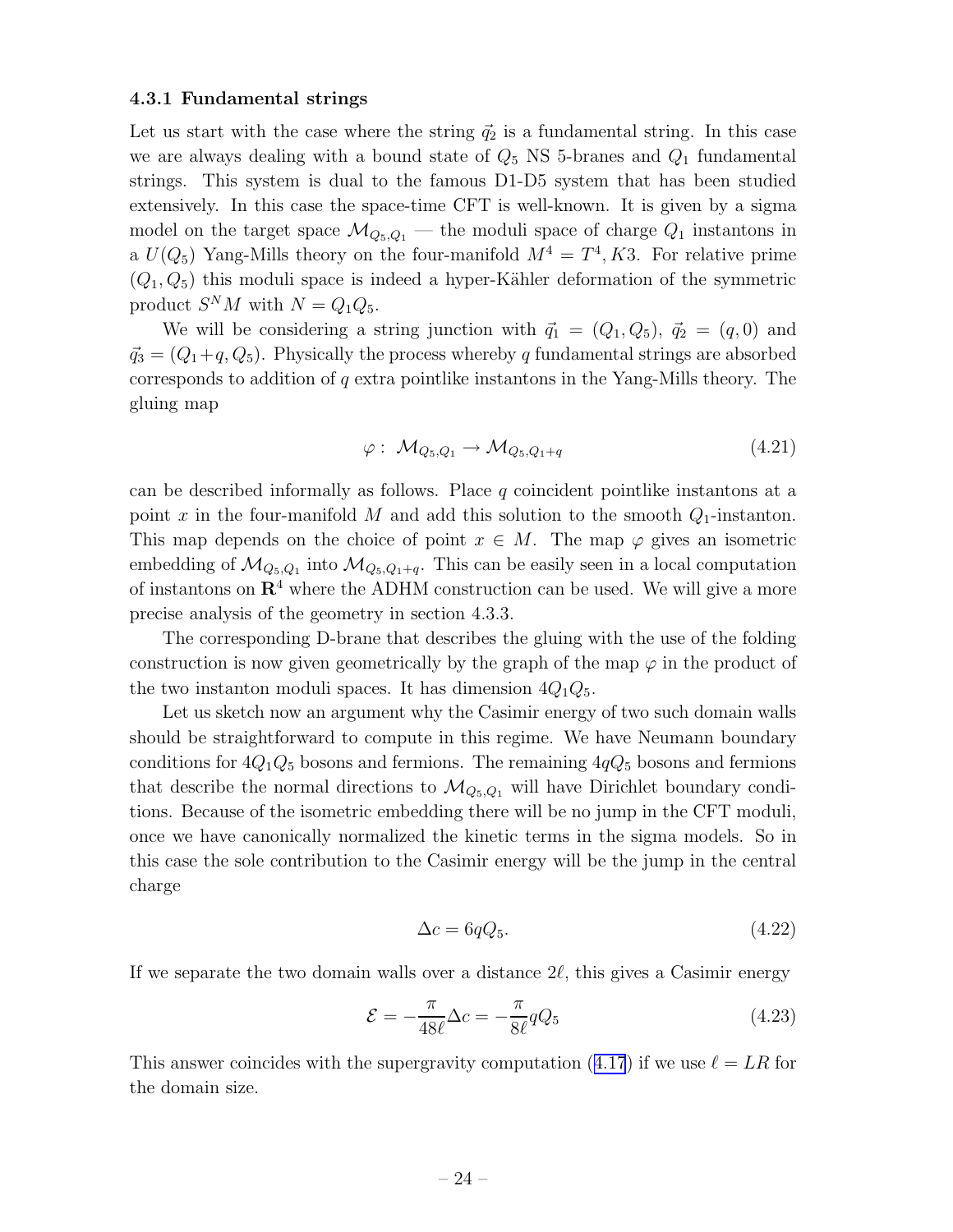### 4.3.2 D-strings

Let us now concentrate on the other limit where the absorbed string is a pure Dstring with charge p. In this case the interpretation in terms of instanton moduli spaces is less clear. If we dualize the NS 5-brane to a D5-brane to obtain a gauge theory formulation, the addition of a D-string is equivalent to adding a fundamental string. This is represented by an electric flux tube in the gauge-theory instanton background. From the gauge-theory point of view this description of the CFT limit is not well understood.

In this case the string charge vectors  $\vec{q}_1$  and  $\vec{q}_3$  will satisfy

$$
\vec{q}_1^2 = \vec{q}_3^2 \tag{4.24}
$$

Therefore the two sigma models have equal central charge and are in fact topologically isomorphic. Both are given by a deformation of the symmetric product  $S^{N}M$ . They only differ in the value of the deformation moduli. One way to understand this is that there is a U-duality transformation  $U \in O(5, 5 + n; \mathbb{Z})$  that maps  $\vec{q}_1$  to  $\vec{q}_3$ 

$$
U(\vec{q}_1) = \vec{q}_3. \tag{4.25}
$$

By definition the transformation U does not leave the charge vector  $\vec{q}_1$  invariant. Therefore it does not descend to a T-duality of the sigma model.

We can understand this change in the moduli as follows. We start with a string with charge  $\vec{q}_1$ . In the IR limit the moduli of the CFT are obtained from the moduli of the string theory background through the attractor formalism. That is, the scalars flow towards their fixed values at the horizon where they satisfy  $\vec{q}_{1,R} = 0$ .

Abstractly, if  $\mathcal N$  represents the full string theory moduli space, then  $\mathcal N$  contains a sublocus  $\mathcal{N}_{\vec{q}_1}$  that represent the fixed scalars for the charge vector  $\vec{q}_1$ . The moment we absorb the D-string, the charge vector changes to  $\vec{q}_3 = \vec{q}_1 + \vec{q}_2$ , and no longer satisfies the fixed scalar condition. The moduli will now start to run along the attractor flow lines to the new fixed point locus  $\mathcal{N}_{\vec{q}_3}$  where  $\vec{q}_{3,R} = 0$ .

Note that the U-duality transformation U will map the fixed point locus  $\mathcal{N}_{\vec{q}_1}$ to the fixed point locus  $\mathcal{N}_{\vec{q}_3}$ . We can therefore globally compare the values of the moduli of the two spacetime CFTs.

The flow in the moduli can be computed exactly using for instance the formalism developed by Mikhailov[[42\]](#page-34-0). Here we just mention the first order effect in the Dbrane charge p. The leading flow in the moduli is a contribution to the RR 0-form and 4-form fields.which are of the form

$$
\delta(\text{RR-moduli}) \sim \frac{p}{g_s Q_1}.\tag{4.26}
$$

At the symmetric product point we would expect that we can use a free field theory computation with order  $Q_1Q_5$  free fields. To get an idea what the answer will look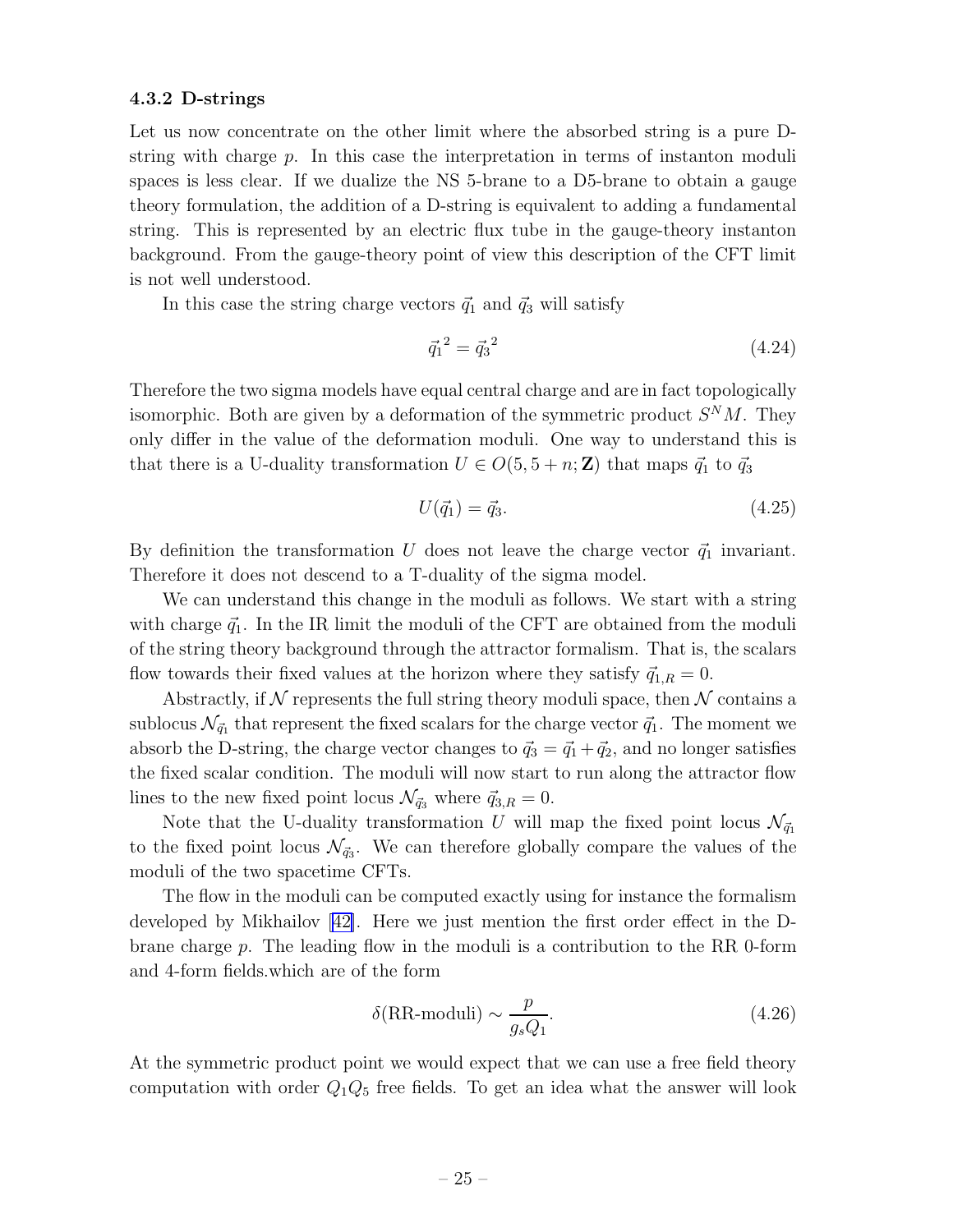like we can first do the calculation in case the target space is an  $n$ -dimensional torus with constant metric  $G_{\mu\nu}$  and B-field  $B_{\mu\nu}$ . If we normalize B in such a way that it has integral periods, and assume that the domain wall separates two CFT's with equal metric, but with B-fields B and  $B + \delta B$ , the Casimir energy is proportional to

$$
\mathcal{E} \sim -\frac{1}{L} G^{\alpha\beta} G^{\gamma\delta} \delta B_{\alpha\gamma} \delta B_{\beta\delta}.
$$
 (4.27)

If we apply the same equation to the symmetric product CFT, we obtain qualitatively the following result. Since the volume of  $S^{N}M$  is of the form  $f(Q_1, Q_5)V^{N}$ , the Casimir energy must be of the form

$$
\mathcal{E} \sim -\frac{1}{L} \frac{g(Q_1, Q_5)}{V} \left(\frac{p}{g_s Q_1}\right)^2.
$$
\n(4.28)

The fact that the B-field in question is dual to a two-cycle with self-intersection  $Q_1Q_5$ suggests that  $g(Q_1, Q_5)$  is proportional to  $Q_1Q_5$  up to a factor of order unity, but a more careful analysis is required to make this precise. In any case, there will never be a precise agreement between the supergravity answer and the CFT calculation, because the first one is proportional to  $p$ , and the second one is proportional to  $p^2$ . This mismatch is similar to the disagreement found in  $N = 4$  SYM, where the supergravity answer is proportional to  $\sqrt{g_{YM}^2 N}$ , whereas the answer at weak coupling obtained in the gauge theory is proportional to  $g_{YM}^2 N$ .

## 4.3.3 Domain walls and Nakajima algebras

In the case of where the AdS string is a pure fundamental string there is an interesting mathematical analogy. Namely, the string junctions made completey out of fivebranes and strings have an elegant interpretation in terms of the correspondences studied in[[20](#page-33-0), [21](#page-33-0), [22](#page-33-0)]. In fact we can even consider a more general situation where three strings join with charges  $\vec{q}_1, \vec{q}_2, \vec{q}_3 = \vec{q}_1 + \vec{q}_2$ , and where each string is built out of fivebranes and fundamental strings, i.e. the charge vectors are of the form  $\vec{q}_i = (Q_5, Q_1)$ . The folding construction that we have used previously to describe the junction of two CFTs can easily be extended to describe a junction of more than two CFTs. In that case the junction conditions are given in terms of a boundary state in the multiple tensor product of the corresponding Hilbert spaces. For sigma models that translates into a D-brane in the cartesian product of the target spaces.

For example, in the case of a three-string junction the domain wall will correpond to a boundary state in

$$
|B\rangle\rangle \in \mathcal{H}_1 \otimes \mathcal{H}_2 \otimes \mathcal{H}_3. \tag{4.29}
$$

Each of the three world-sheet theories will flow in the IR to a sigma model with as target the instanton moduli space  $\mathcal{M}_i$ ,  $i = 1, 2, 3$ . The junction is therefore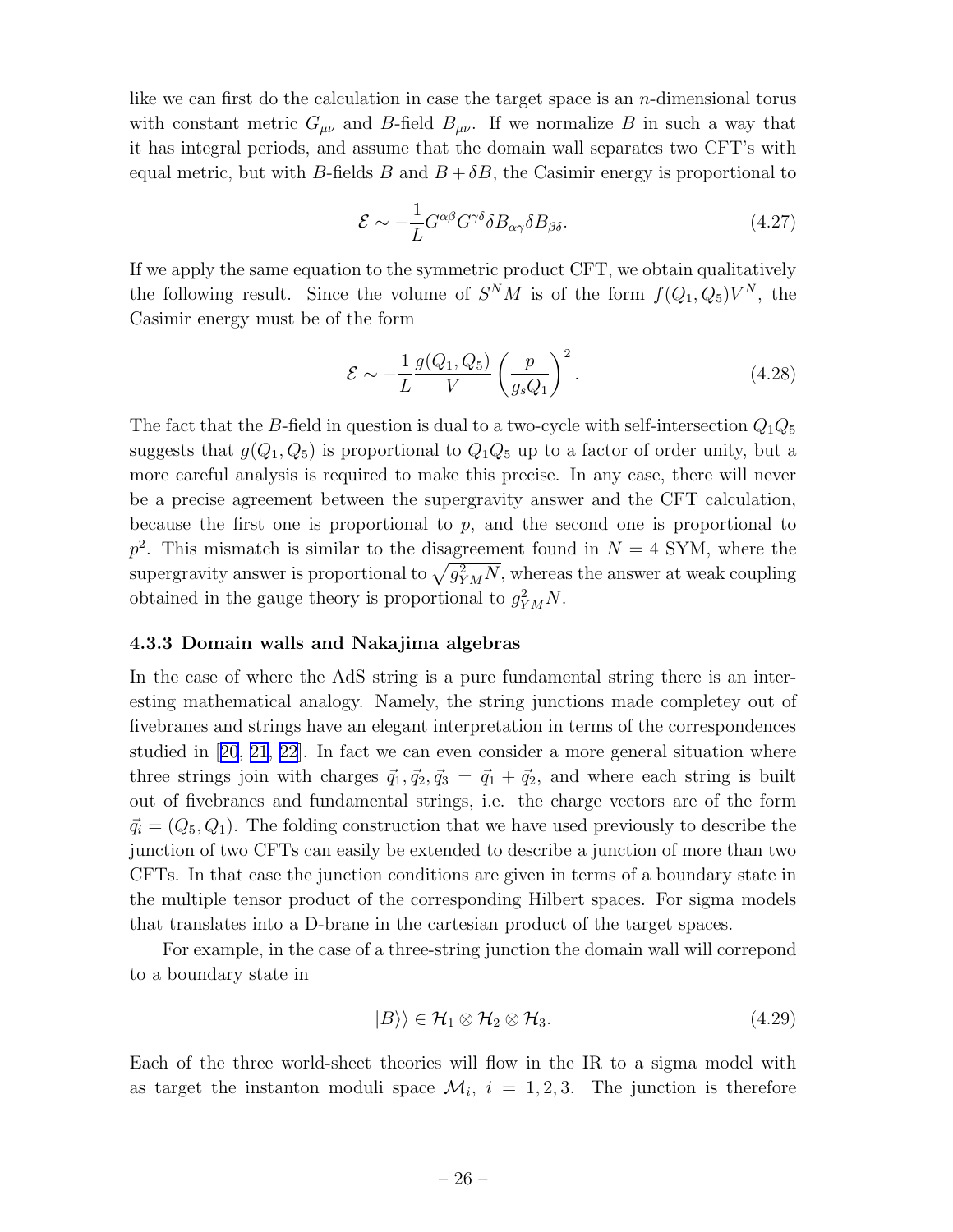geometrically, at large volume, given by a brane Y in the direct product

$$
Y \subset \mathcal{M}_1 \times \mathcal{M}_2 \times \mathcal{M}_3^* \tag{4.30}
$$

Here the asterix on  $\mathcal{M}_3$  indicates that we choose minus the holomorphic symplectic form.

The "correspondence" Y has an elegant mathematical interpretation when we represent the instanton parametrized by  $\mathcal{M}_i$  in terms of a holomorphic vector bundle or more general a coherent torsion free sheaf  $\mathcal{E}_i$ . The locus Y is then given by triples  $(\mathcal{E}_1, \mathcal{E}_2, \mathcal{E}_3)$  that are related by an exact sequence

$$
0 \to \mathcal{E}_2 \to \mathcal{E}_3 \to \mathcal{E}_1 \to 0. \tag{4.31}
$$

That is, the sheaf  $\mathcal{E}_3$  can be obtained by an extension of  $\mathcal{E}_1$  by  $\mathcal{E}_2$  (or vice versa taking duals). The locus  $Y$  is a complex Lagrangian submanifold in the given complex symplectic form. It therefore corresponds to a D-brane that preserves the diagonal  $\mathcal{N} = 4$  superconformal algebra in the tensor product CFT.

Note that more generally the D-brane Y is classified by an element of the Ktheory group associated to the product  $\mathcal{M}_1 \times \mathcal{M}_2 \times \mathcal{M}_3^*$ . Domain walls in the 1brane/5-brane system are therefore a natural place where the K-theory of instanton moduli spaces occurs within string theory.

By very general arguments, a correspondence of the form (4.30) naturally leads to linear maps on the level of the cohomology of the moduli spaces  $\mathcal{M}_i$ . More precisely it gives rise to a map

$$
\varphi: H^*(\mathcal{M}_1) \times H^*(\mathcal{M}_2) \to H^*(\mathcal{M}_3) \tag{4.32}
$$

This map given by pull-back of a differential form on  $\mathcal{M}_1 \times \mathcal{M}_2$  to the triple product, followed by restriction to the D-brane locus  $Y$  and push-forward (integrating over the fiber) to  $\mathcal{M}_3$ . In a formula

$$
\varphi(\alpha,\beta) = \pi_{3,*} \left( \pi_1^* \alpha \wedge \pi_2^* \beta \cdot [Y] \right) \tag{4.33}
$$

The adjoint is given by following this series of maps in the other direction.

If  $\vec{q}_2 = (0, n)$  is built only out of strings and no fivebranes, the moduli space  $\mathcal{M}_2$ parametrizes skyscraper sheaves and is simply given by a copy of the four-manifold M. Therefore for every element  $\alpha \in H^*(M)$  the map  $\varphi$  defined above reduces to a map

$$
\alpha_n: H^*(\mathcal{M}_1) \to H^*(\mathcal{M}_3) \tag{4.34}
$$

with

$$
M_1 = M_{Q_5, Q_1}, \qquad M_3 = M_{Q_5, Q_1 + n} \tag{4.35}
$$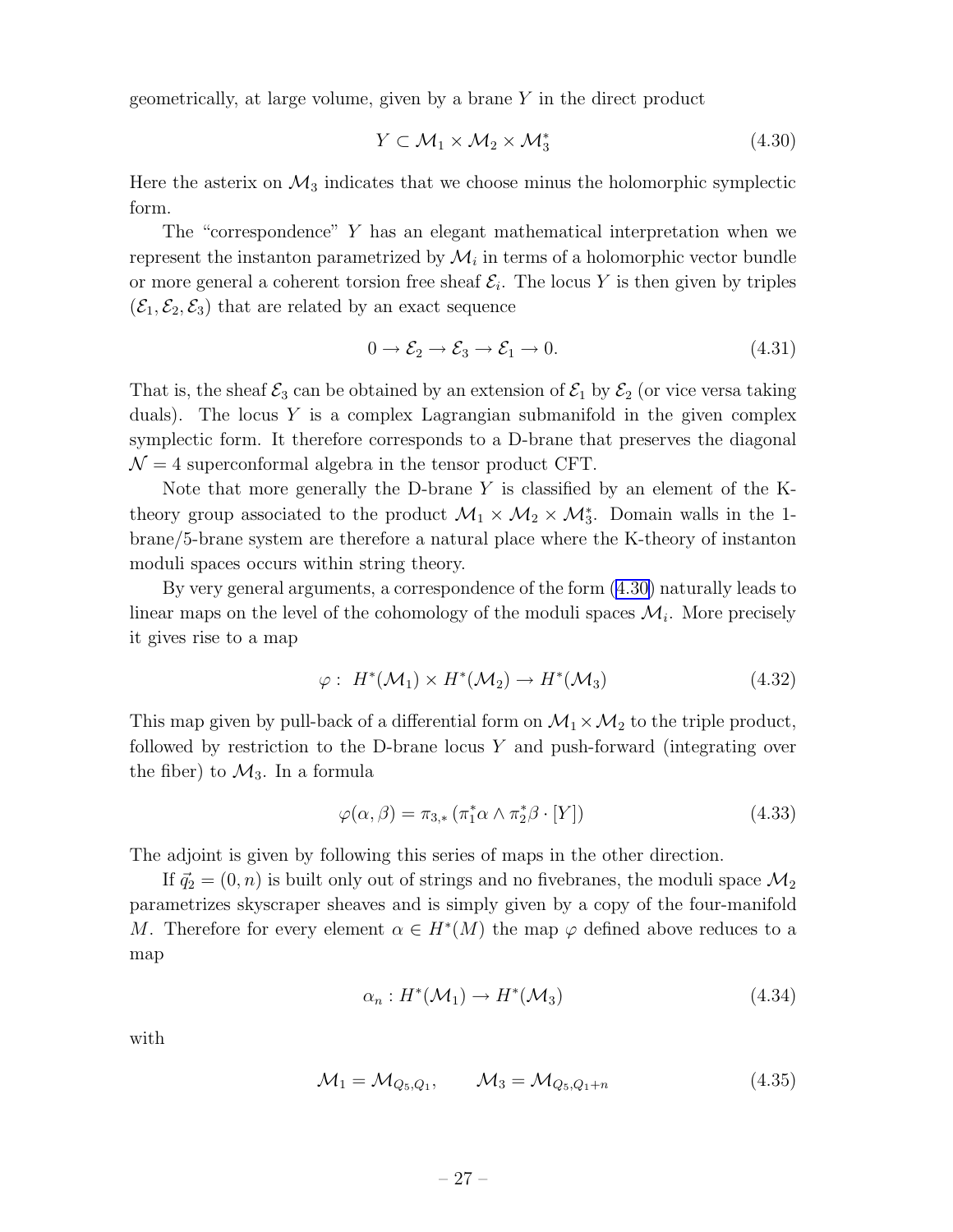Its adjoint  $\alpha_{-n}$  is defined similarly. These maps have been studied extensively in the mathematicalliterature. In particular for the case  $M = \mathbb{C}^2$  Nakajima [[22\]](#page-33-0) has shown that the operators  $\alpha_n$  give rise to a Heisenberg algebra

$$
[\alpha_n, \beta_m] = n\delta_{n+m,0} \int_M \alpha \wedge \beta \tag{4.36}
$$

We want to remark that these maps get a natural interpretation in the context of CFT domain walls that are the subject of this paper. Consider such a domain wall on the cylinder in the closed string channel labeled by some index I. That is, consider the domain wall along a space-like slice where it is interpreted as a Euclidean instantaneous brane. Since this brane connects  $CFT_1$  and  $CFT_3$ , it gives rise to a map on the level of Hilbert spaces

$$
\varphi_I: \ \mathcal{H}_1 \to \mathcal{H}_3. \tag{4.37}
$$

(This map will strictly speaking not exist at the level of proper Hilbert spaces since it will map normalizable states to unnormalizable states.) If we restrict the map  $\varphi_I$ to ground states we expect to find a generalization of Nakajima's map. This suggest that there is an interesting exchange algebra of such domain walls that should give rise to the commutation relations (4.36) in the quantum mechanics approximation. These relations have also been studied by Harvey and Moore in the context of the algebra of BPS states in [\[43\]](#page-34-0). It would be very interesting to connect these two points of view more directly.

To be concrete, we give the expression in the much simpler case of the free-field domain wall that we studied in section 2. For a given  $\vartheta$  the corresponding operator

$$
S_{\vartheta}: \mathcal{H} \to \mathcal{H}, \tag{4.38}
$$

with  $H$  the free-boson Fock space, is given by (in the same canonical normalization as in section 2)

$$
S_{\vartheta} = \prod_{n>0} \exp\left(-\cos 2\vartheta \ a_n \bar{a}_n\right) \prod_{n>0} (\sin 2\vartheta)^{a_n a_{-n} + \bar{a}_n \bar{a}_{-n}} \prod_{n>0} \exp\left(\cos 2\vartheta \ a_{-n} \bar{a}_{-n}\right) \tag{4.39}
$$

One easily verifies that for  $\vartheta = \frac{\pi}{4}$  $\frac{\pi}{4}$ ,  $\frac{\pi}{2}$  $\frac{\pi}{2}$  (that is  $\lambda = 1, \infty$ ) this gives the correct expresion for a completely permeable, or completely reflective wall

$$
S_{\frac{\pi}{4}} = 1, \qquad S_{\frac{\pi}{2}} = |0\rangle\langle 0|.
$$
 (4.40)

# 5. Outlook

An interesting problem for future work is to construct explicit models of permeable interfaces between strongly-coupled conformal field theories. As explained in section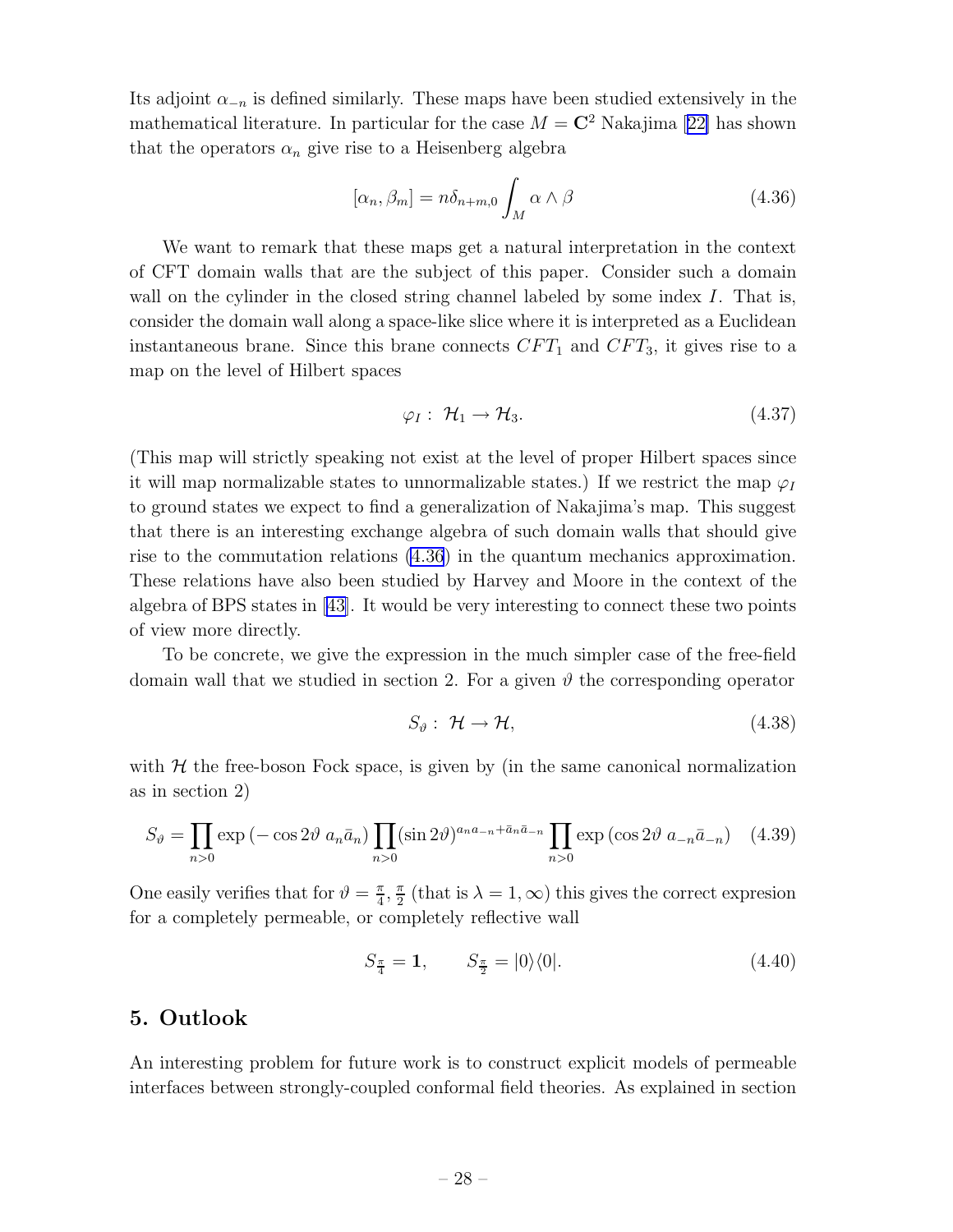3.2, one needs to find boundary states of tensor-product theories, which cannot be expressed in terms of Ishibashi states of the individual factors. One could try, for example, to embed WZW D-branes as 'non-factorizable' states in the  $G/H \otimes H$ theory. Another place where to look for such defects is in the product of two WZW models with different Kac-Moody levels, for which K-theoretic arguments predict more charges than those that can be accounted for by elementary WZW D-branes.<sup>\*\*</sup> Besides their intrinsic mathematical interest, such examples, if they exist, could find applications in condensed-matter physics.

Another natural question raised by our work is whether one can construct a string theory whose worldsheet contains permeable defects. One immediate difficulty with this idea is that if both CFT1 and CFT2 contain time coordinates in their target spaces, we need two Virasoro symmetries in order to remove all the negativenorm states from the spectrum. But the generic permeable walls only preserve one symmetry, as we have explained. One can try to circumvent this problem by asking, say, that CFT2 have a Euclidean target space. The no-ghost theorem requires, however, in this case that the total central charge of CFT1⊗CFT2 be 26. Thus, in the product theory one has a single time coordinate, a central charge 26, and a conventional conformal boundary state. This looks like a standard open-string theory on a regular D-brane! Whether there could be loopholes in the above argument is a question that deserves further thought.

Acknowledgments: We thank the ITP at Santa Barbara and the organizers of the 'M-theory' program for their kind hospitality during the initial stages of this work. We are also grateful to C. Albertsson, C. Callan, O. DeWolfe, D. Freedman, J. Fröhlich, D. Kutasov, U. Lindström, A. Ludwig, J. Maldacena, E. Martinec, G. Moore, N. Reed, R. Russo, V. Schomerus, J. Schwarz, E. Verlinde and M. Zabzine for useful conversations. This research is supported in part by the European networks "Superstring Theory" HPRN-CT-2000-00122 and "The Quantum Structure of Spacetime" HPRN-CT-2000-00131, and by DOE grant DE-AC03-76SF00098.

# Appendix A: calculation of Casimir energy

In this appendix we calculate the Casimir energy for the set up described in section 2.2. We consider a real, massless scalar field  $\phi$  in the interval  $[-L, L]$ , with Dirichlet boundary conditions at the endpoints. This is a choice of convenience that does not affect our final result. The action of  $\phi$  is rescaled inside the subinterval  $[-d, d]$ , where  $d < L$ . This rescaling amounts to a change in radius, as discussed

<sup>∗∗</sup>We thank Volker Schomerus for pointing out these arguments.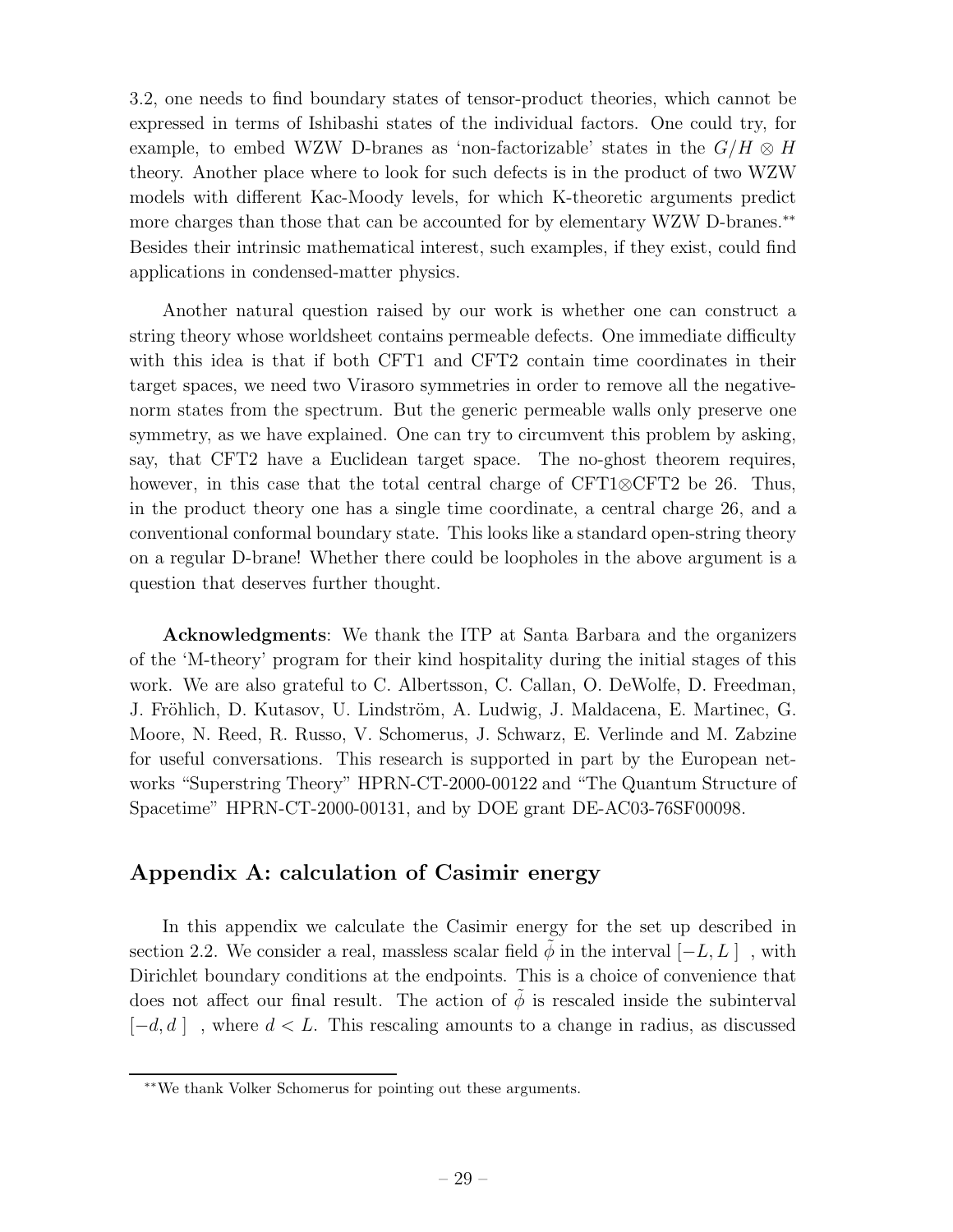in the main text. The general plane-wave solution is of the form:

$$
\phi(x,t) = e^{i\omega t} \times \begin{cases} A_1 \sin(\omega x + \delta_1) & \text{for} \quad x \in [-L, -d] \\ A_2 \sin(\omega x + \delta_2) & \text{for} \quad x \in [-d, d] \\ A_3 \sin(\omega x + \delta_3) & \text{for} \quad x \in [d, L] \end{cases}
$$
(A1)

The Dirichlet boundary conditions at  $x = \pm L$  imply:

$$
\delta_1 = \omega L \pmod{\pi} \quad \text{and} \quad \delta_3 = -\omega L \pmod{\pi} \ . \tag{A2}
$$

The gluing conditions [\(2.1](#page-2-0)) at the two domain walls, on the other hand, read:

$$
\tan(-\omega d + \delta_1) = \lambda^2 \tan(-\omega d + \delta_2), \qquad (A3)
$$

and

$$
\tan(\omega d + \delta_3) = \lambda^2 \tan(\omega d + \delta_2) \,. \tag{A4}
$$

Putting together  $(A.2)$ ,  $(A.3)$  and  $(A.4)$  leads to a transcendental equation for the allowed frequencies,

$$
\tan\left[\,\omega(d-L)\right] \;=\; \lambda^2 \tan(\omega d + \delta_2) \quad \text{with} \quad \delta_2 = 0 \,\,\text{mod}\left(\frac{\pi}{2}\right) \;.\tag{A5}
$$

We can solve this equation analytically in the limit  $L \to \infty$  with d held fixed. Let us write

$$
\omega_n \equiv \frac{\pi}{2L} (n - \epsilon_n) .
$$

The 'unperturbed' spectrum, in the absence of walls, has  $\epsilon_n = 0$ . Assuming that  $\epsilon_n$ stays bounded, so that we can neglect terms of  $o(\epsilon_n/L)$  in the equation, we find:

$$
\epsilon_n = \begin{cases}\n(2/\pi) \arctan\left[\lambda^2 \tan(n\pi d/2L)\right] - nd/L \pmod{2} & \text{for } n \text{ even }, \\
(2/\pi) \arctan\left[\lambda^{-2} \tan(n\pi d/2L)\right] - nd/L \pmod{2} & \text{for } n \text{ odd }.\n\end{cases}
$$

We have chosen  $\delta_2 = 0$  for even n, and  $\delta_2 = \pi/2$  for odd n, so that  $\epsilon_n$  vanishes when  $\lambda = 1$  (no walls). We will also choose the branch of the arctangent such that  $-1 \leq \epsilon_n \leq 1$ . This ensures that  $\omega_n$  is closest to its 'unperturbed' value (and is consistent with our assumption of bounded  $\epsilon_n$ ).

Since  $\omega_n$  and  $\omega_{-n}$  correspond to the same wavefunction, the Casimir energy reads:

$$
\mathcal{E} = \sum_{n=1}^{\infty} \frac{1}{2} \omega_n \,. \tag{A7}
$$

The result is of course UV divergent, so we must perform the summation with great care. We will use the standard regularized formula:

$$
\sum_{n=1}^{\infty} (n - \alpha) = -\frac{1}{12} + \frac{1}{2}\alpha(1 - \alpha) \tag{A8}
$$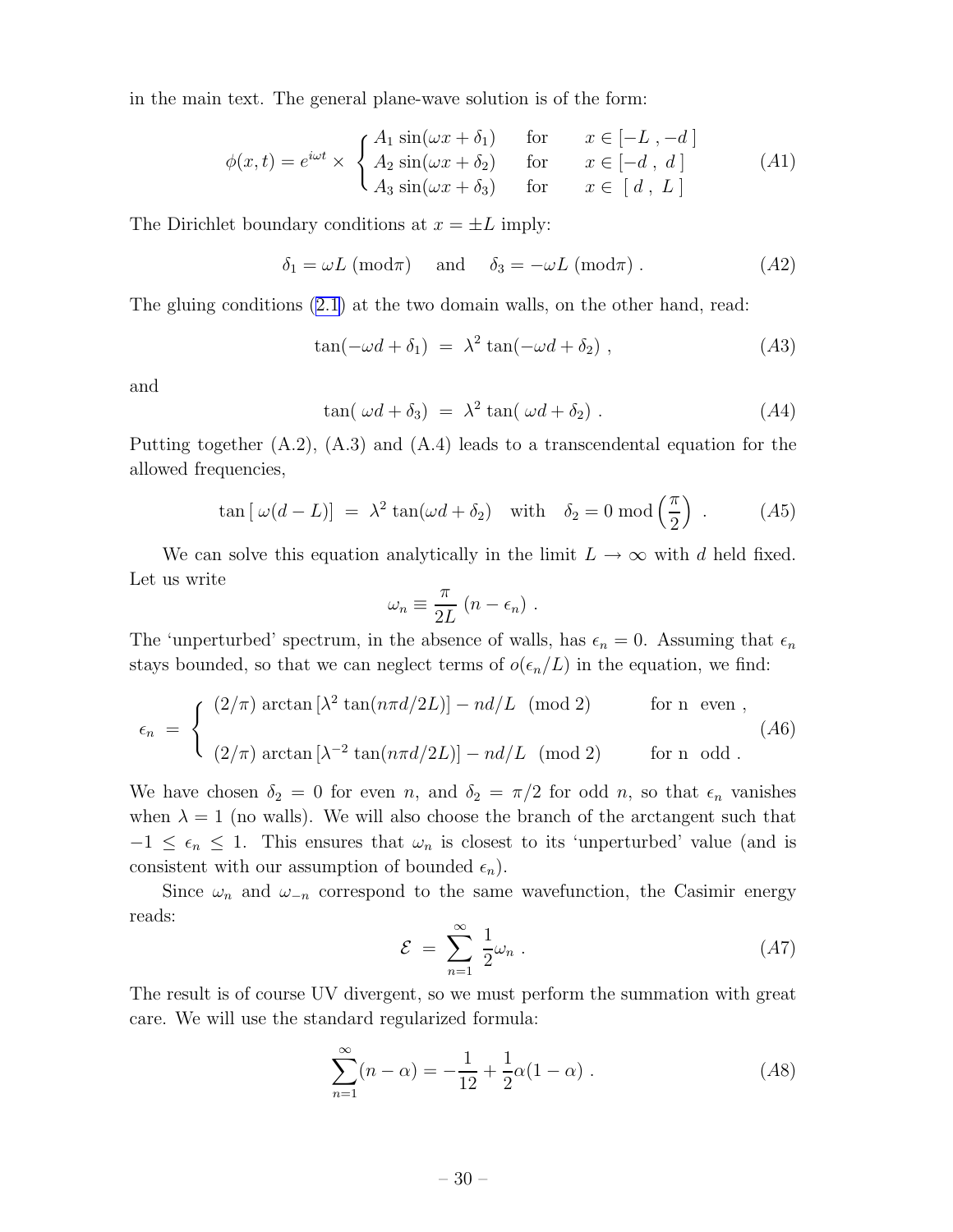The trick is to pick  $L = Nd/2$  for integer N (which we will send eventually to infinity). If the limit  $L \to \infty$  exists it should not matter how we approach it. With this choice the frequency shifts are periodic :

$$
\epsilon_n = \epsilon_{n+N} \quad , \tag{A9}
$$

Expressing the arbitrary positive integer n as follows :  $n = lN - k$  with  $l = 1, \dots, \infty$ and  $k = 0, 1, \dots, N - 1$ , we decompose the Casimir energy into N sums regularized separately as in (A8) .<sup>††</sup> The result after some algebraic rearrangements is

$$
\mathcal{E} = -\frac{\pi}{48L} - \frac{\pi}{4d} \sum_{k=0}^{N-1} \frac{\epsilon_k}{N} \left( 1 - \frac{2k}{N} - \frac{\epsilon_k}{N} \right) . \tag{A10}
$$

The first term is the 'unperturbed' Casimir energy, which vanishes in the  $L \sim$  $N \to \infty$  limit. The term quadratic in  $\epsilon_n$  is also subleading, so we may drop it in this limit, as well. For  $0 \leq k < N/2$ , the shift  $\epsilon_k$  is in the desired range (between −1 and 1) and we can perform the remaining sum in (A10) as it stands. The other half-range,  $N/2 \leq k < N$ , contributes an equal amount to the energy, as can be seen by changing variable to  $\tilde{k} = N - k$ , and using the fact that  $\epsilon_{N-\tilde{k}} = -\epsilon_{\tilde{k}}$ .

Defining finally the continuous variable  $2y = \pi(1 - 2k/N)$ , and using standard trigonometric identities, leads to the integral expression for the Casimir energy:

$$
\mathcal{E} = \frac{1}{\pi^2 d} \int_0^{\pi/2} dy \, y \, \left[ \, 2y - \arctan(\lambda^2 \tan y) - \arctan(\lambda^{-2} \tan y) \right] \, . \tag{A11}
$$

This formula passes several consistency checks : it vanishes for  $\lambda = 1$ , it has manifest symmetry under inversion of  $\lambda$  (which is equivalent to a T-duality transformation), and it gives the expected Casimir energy,  $\mathcal{E} = -\pi/48d$ , in the case of perfectlyreflecting walls  $(\lambda = 0)$ .

We can perform the integral (A11) explicitly by using the dilogarithm function  $Li<sub>2</sub>(z)$ . This has the series and integral representations (for  $z < 1$ )

$$
\text{Li}_2(z) = \sum_{1}^{\infty} \frac{z^m}{m^2} = \int_0^z \frac{\log(1 - w)}{w} \, dw \,. \tag{A12}
$$

Many of its properties can be found in ref.[[23](#page-33-0)]. It obeys, in particular, the identity

$$
\text{Li}_2(z) + \text{Li}_2(-z) = \frac{1}{2}\text{Li}_2(z^2) . \tag{A13}
$$

We also need the integration formula [\[23\]](#page-33-0)

$$
\int_0^{\pi/2} \frac{y^2 dy}{1 - P\cos(2y)} = \frac{1 + p^2}{1 - p^2} \left[ \frac{\pi^3}{24} + \frac{\pi}{2} \text{Li}_2(-p) \right]
$$
 (A14)

<sup>††</sup>The reader can be reassured about this manipulation of divergent sums by checking, for instance, that the formal identity  $\sum_{1}^{\infty} n = \sum_{k=0}^{N-1} \sum_{l=1}^{\infty} N(l - \frac{k}{N})$  stays valid after regularization of the nand l-sums as in (A8).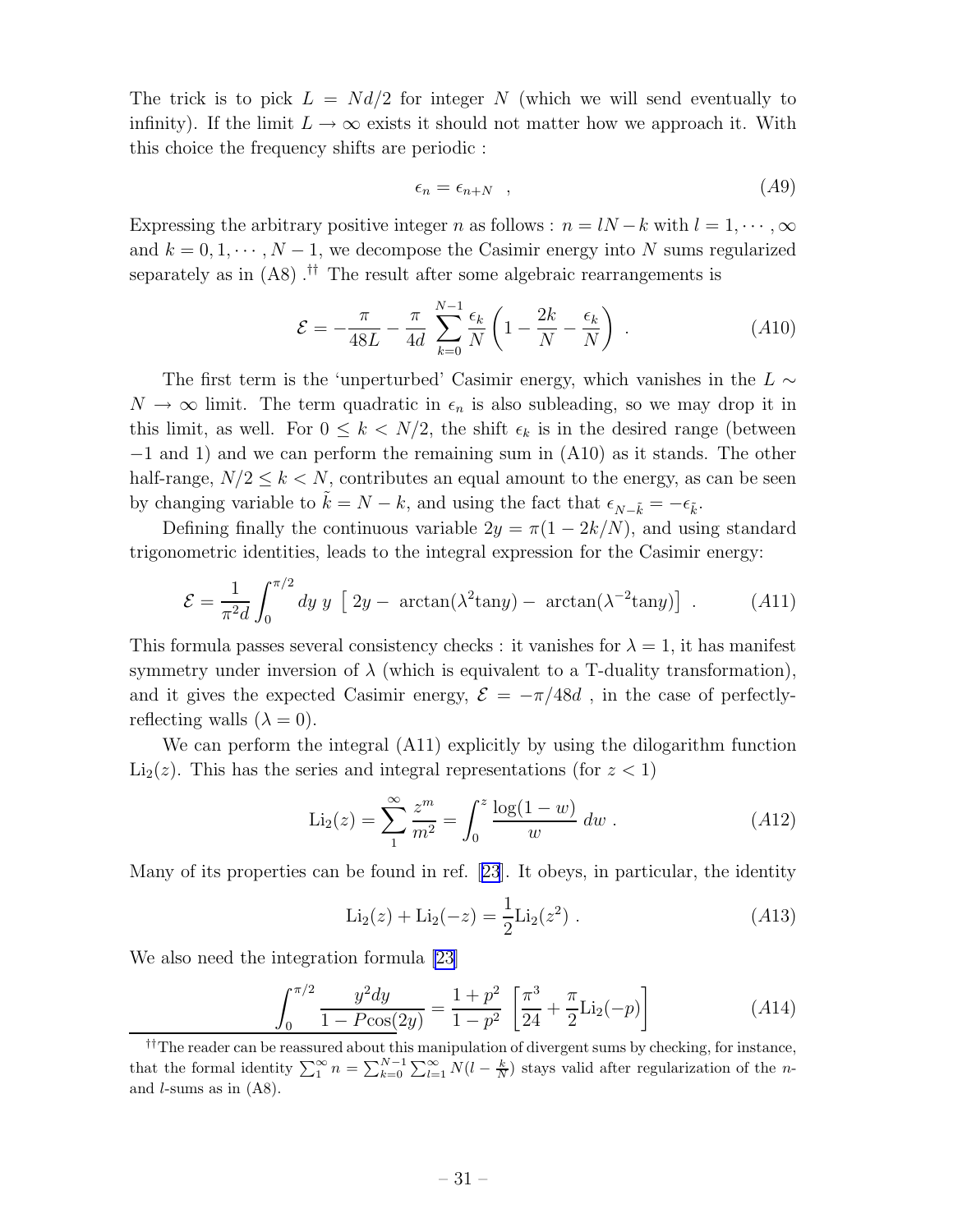<span id="page-32-0"></span>where

$$
P = \frac{2p}{1+p^2} , \quad \text{with} \quad p^2 < 1 . \tag{A15}
$$

Integrating the right-hand-side of (A11) by parts, and using the above equations, puts the Casimir energy in the compact form quoted in the main text:

$$
\mathcal{E} = -\frac{1}{8\pi d} \operatorname{Li}_2(\mathcal{R}^2) \quad \text{with} \quad \mathcal{R} = \frac{1 - \lambda^2}{1 + \lambda^2} \,. \tag{A16}
$$

Here R is the reflection coefficient. For total reflection  $\mathcal{R} = \pm 1$ , and since  $\text{Li}_2(1) =$  $\pi^2/6$ , we find indeed the standard Casimir energy of a scalar field. For weak reflection, the energy vanishes quadratically:  $\mathcal{E} \simeq -\mathcal{R}^2/8\pi d$ .

The dilogarithm function has appeared in CFT and integrable models, in various contexts (see for example [\[26\]](#page-33-0)). The above interpretation as free-field Casimir energy is, to the best of our knowledge, new.

# References

- [1] J. L. Cardy, "Boundary conditions, fusion rules and the Verlinde formula," Nucl. Phys. B324, 581 (1989).
- [2] J. Polchinski, "Dirichlet-branes and Ramond-Ramond charges," Phys. Rev. Lett. 75, 4724 (1995)[[arXiv:hep-th/9510017](http://arXiv.org/abs/hep-th/9510017)].
- [3] M. R. Douglas, "Topics in D-geometry," Class. Quant. Grav. 17, 1057 (2000) [\[arXiv:hep-th/9910170](http://arXiv.org/abs/hep-th/9910170)].
- [4] C. Bachas, "D-branes in some near-horizon geometries," [arXiv:hep-th/0106234](http://arXiv.org/abs/hep-th/0106234).
- [5] M. Oshikawa and I. Affleck, "Boundary conformal field theory approach to the critical two-dimensional Ising model with a defect line," Nucl. Phys. B 495, 533 (1997) [\[arXiv:cond-mat/9612187\]](http://arXiv.org/abs/cond-mat/9612187).
- [6] A. LeClair and A. W. Ludwig, "Minimal models with integrable local defects," Nucl. Phys. B 549, 546 (1999)[[arXiv:hep-th/9708135\]](http://arXiv.org/abs/hep-th/9708135).
- [7] C. Nayak, M. Fisher, A.W. Ludwig and H.H. Lin, "Resonant multilead point-contact tunneling," Phys. Rev. B 59, 15694 (1999).
- [8] H. Saleur, "Lectures on Non Perturbative Field Theory and Quantum Impurity Problems: I and II," [arXiv:cond-mat/9812110](http://arXiv.org/abs/cond-mat/9812110) and [arXiv:cond-mat/0007309](http://arXiv.org/abs/cond-mat/0007309).
- [9] C. Bachas and M. Petropoulos, "Anti-de-Sitter D-branes," JHEP 0102, 025 (2001) [\[arXiv:hep-th/0012234](http://arXiv.org/abs/hep-th/0012234)].
- [10] J. Maldacena and A. Strominger, "AdS<sub>3</sub> black holes and a stringy exclusion principle," JHEP 9812, 005 (1998) [\[arXiv:hep-th/9804085](http://arXiv.org/abs/hep-th/9804085)].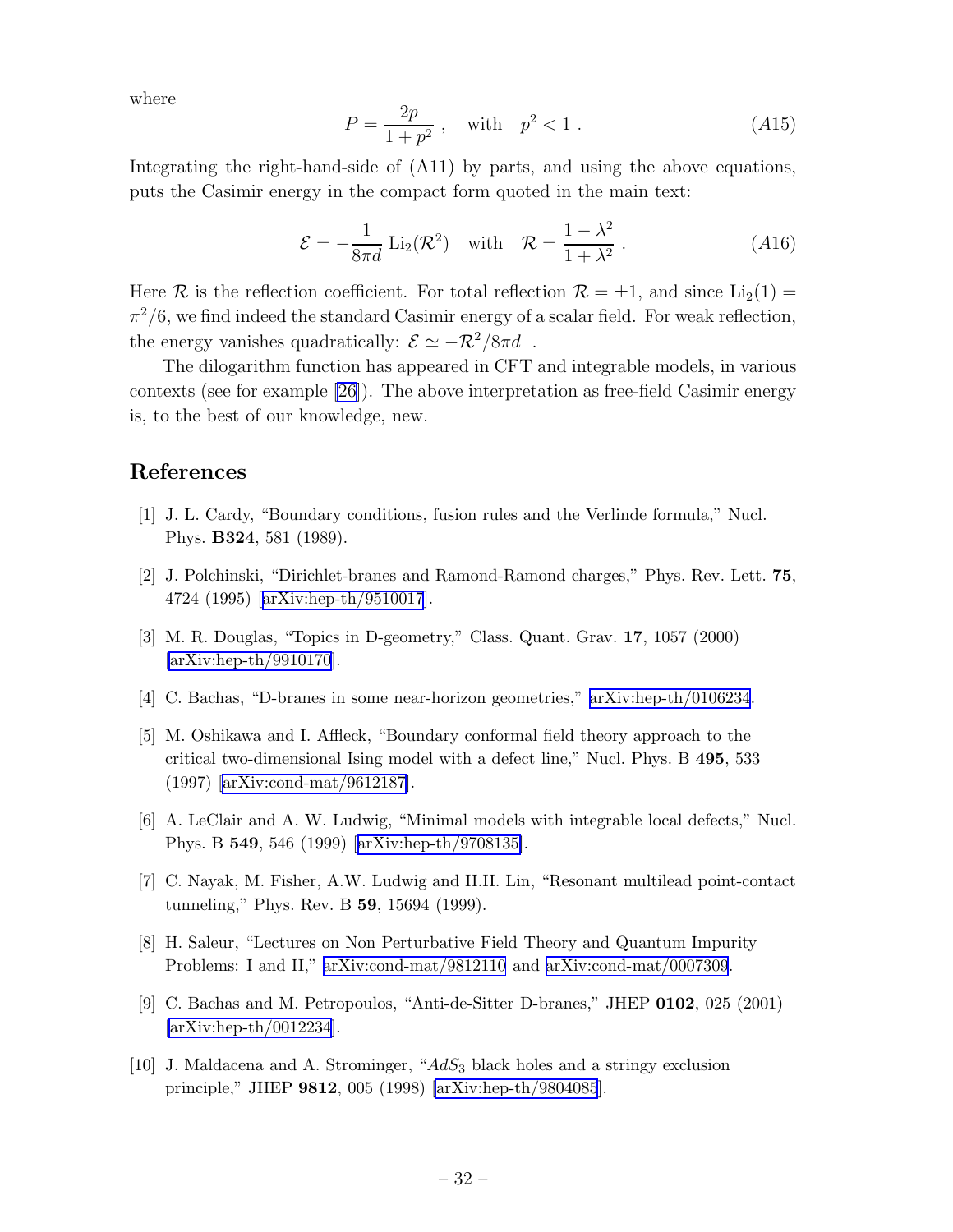- <span id="page-33-0"></span>[11] E. J. Martinec, "Matrix models of AdS gravity," [arXiv:hep-th/9804111](http://arXiv.org/abs/hep-th/9804111).
- [12] J. de Boer, "Six-dimensional supergravity on  $S^3 \times AdS_3$  and 2d conformal field theory," Nucl. Phys. B 548, 139 (1999) [\[arXiv:hep-th/9806104](http://arXiv.org/abs/hep-th/9806104)].
- [13] A. Giveon, D. Kutasov and N. Seiberg, "Comments on string theory on AdS3," Adv. Theor. Math. Phys. 2, 733 (1998)[[arXiv:hep-th/9806194](http://arXiv.org/abs/hep-th/9806194)].
- [14] R. Dijkgraaf, "Instanton strings and hyperKaehler geometry," Nucl. Phys. B 543, 545 (1999) [\[arXiv:hep-th/9810210\]](http://arXiv.org/abs/hep-th/9810210).
- [15] J. de Boer, H. Ooguri, H. Robins and J. Tannenhauser, "String theory on  $AdS_3$ ," JHEP 9812, 026 (1998) [\[arXiv:hep-th/9812046\]](http://arXiv.org/abs/hep-th/9812046).
- [16] A. Karch and L. Randall, "Open and closed string interpretation of SUSY CFT's on branes with boundaries," JHEP 0106, 063 (2001)[[arXiv:hep-th/0105132](http://arXiv.org/abs/hep-th/0105132)].
- [17] O. DeWolfe, D. Z. Freedman and H. Ooguri, "Holography and defect conformal field theories," [arXiv:hep-th/0111135](http://arXiv.org/abs/hep-th/0111135).
- [18] S. J. Rey and J. Yee, "Macroscopic strings as heavy quarks in large N gauge theory and anti-de Sitter supergravity," [arXiv:hep-th/9803001.](http://arXiv.org/abs/hep-th/9803001)
- [19] J. Maldacena, "Wilson loops in large N field theories," Phys. Rev. Lett. 80, 4859 (1998) [\[arXiv:hep-th/9803002\]](http://arXiv.org/abs/hep-th/9803002).
- [20] I. Grojnowksi, "Instantons and affine algebras I: The Hilbert scheme and vertex operators"[[arXiv:alg-geom/9506020](http://arXiv.org/abs/alg-geom/9506020)].
- [21] H. Nakajima, "Heisenberg Algebra and Hilbert Schemes of Points on Projective Surfaces," Ann. of Math. 145 (1997) 379–388 [\[arXiv:alg-geom/9507012\]](http://arXiv.org/abs/alg-geom/9507012).
- [22] H. Nakajima, "Instantons and affine Lie algebras, in S-duality and mirror symmetry," Nucl. Phys. B (Proc. Suppl.) 46 (1996) 154–161 [\[arXiv:alg-geom/9510003](http://arXiv.org/abs/alg-geom/9510003)].
- [23] L. Lewin, 'Polylogarithms and associated functions', Elsevier North-Holland (1981).
- [24] P. Di Vecchia and A. Liccardo, "D branes in string theory. I and II," [arXiv:hep-th/9912161](http://arXiv.org/abs/hep-th/9912161), [arXiv:hep-th/9912275.](http://arXiv.org/abs/hep-th/9912275)
- [25] M. R. Gaberdiel, "Lectures on non-BPS Dirichlet branes," Class. Quant. Grav. 17, 3483 (2000)[[arXiv:hep-th/0005029](http://arXiv.org/abs/hep-th/0005029)].
- [26] W. Nahm, A. Recknagel and M. Terhoeven, "Dilogarithm identities in conformal field theory," Mod. Phys. Lett. A 8, 1835 (1993) [\[arXiv:hep-th/9211034\]](http://arXiv.org/abs/hep-th/9211034).
- [27] L. D. Faddeev and R. M. Kashaev, "Quantum Dilogarithm," Mod. Phys. Lett. A 9, 427 (1994) [\[arXiv:hep-th/9310070\]](http://arXiv.org/abs/hep-th/9310070).